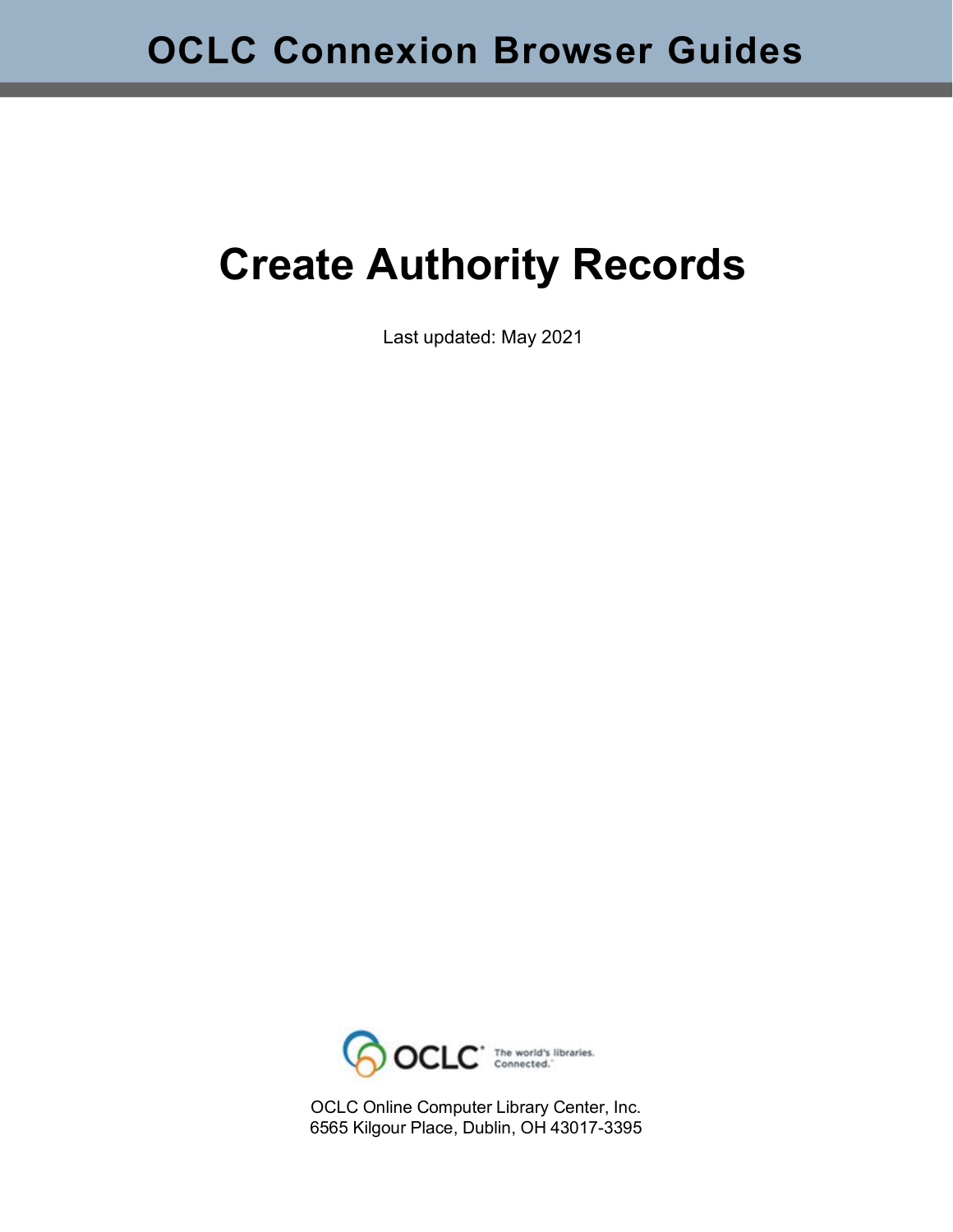#### **Revision History**

| Date             | <b>Section title</b>                               | <b>Description of changes</b>                                                                                                                               |  |
|------------------|----------------------------------------------------|-------------------------------------------------------------------------------------------------------------------------------------------------------------|--|
| November 2003    | All sections on<br>creating records.               | Updated to refer to new and renamed constant data functions: Apply<br>Default CD, Apply CD By Name, and Apply CD From List.                                 |  |
|                  | 5. Import<br>bibliographic or<br>authority records | Section added to document the new capability to import authority<br>records.                                                                                |  |
| <b>July 2004</b> | Sections 1 through 4                               | Minor updates to information on review of authority records,<br>reflecting newfunctionality to support peer review of bibliographic or<br>authority records |  |
| June 2005        | All sections on<br>creating records.               | Updated to reflect migration of the Authority File to a single<br>database on a new platform.                                                               |  |
| April 2012       | 2. Create records<br>from workforms                | Added the option to use RDA workforms                                                                                                                       |  |

© 2012 OCLC Online Computer Library Center, Inc. 6565 Frantz Road Dublin, OH 43017-3395 USA

OCLC® users are hereby granted permission to reproduce this manual for their internal use. Reproduction of substantial portions of this manual must contain the OCLC copyright notice.

Unless otherwise noted, all product and service names are registered trademarks or trademarks of OCLC.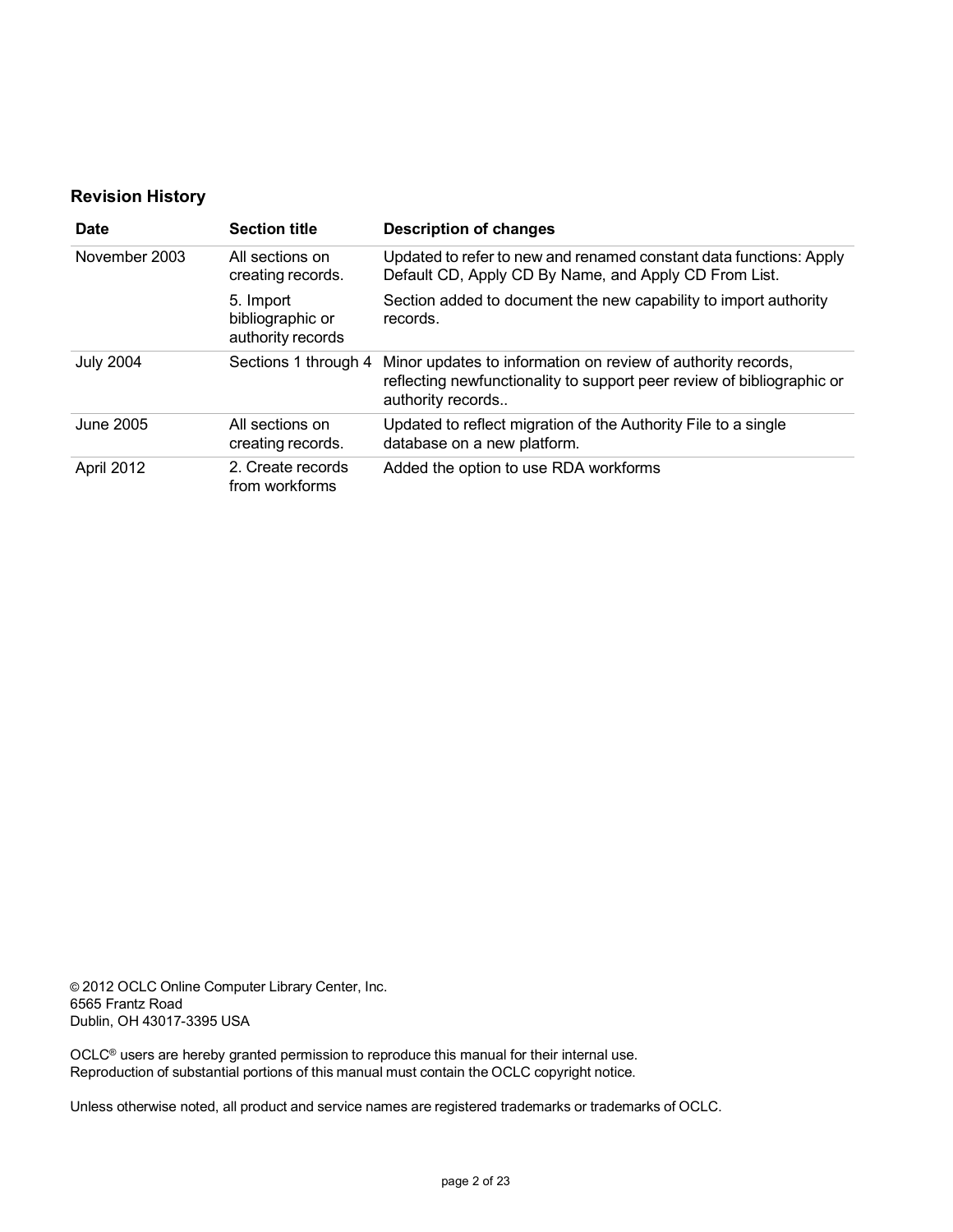#### **Table of Contents**

**1 Create name [authority](#page-3-0) records: overview** About new name [authority](#page-3-1) records, 4 Who can create name authority [records?,](#page-3-2) 4 [When to create a name authority record, 4](#page-3-3) Name [authority](#page-3-4) records only, 4 [Subject authority records, 4](#page-3-5) [Guidelines](#page-4-0) and standards, 5 [Context-sensitive](#page-4-1) Help on MARC fields, 5 Check [for existing records, 5](#page-4-2) Review existing [records,](#page-4-3) 5 Create [record,](#page-5-0) 6 Apply [constant](#page-6-0) data, 7 Add record or save for later [completion,](#page-6-1) 7 Submit new record for [review,](#page-6-2) 7

#### **2 Create name authority record from [workform](#page-7-0)**

[When to use a name authority workform, 8](#page-7-1) Name [authority workforms](#page-7-2) provided, 8 [Use a name authority workform, 8](#page-7-3) Optional: Use [RDA-based](#page-8-0) workforms, 9 [Constant](#page-9-0) data, 10 Submit new record for [review,](#page-9-1) 10

#### **3 Create name [authority](#page-10-0) record from existing record**

[When to derive an existing name authority record, 11](#page-10-1) Two [methods](#page-10-2) to derive an existing record, 11 Derive name authority record from retrieved record or [workform,](#page-10-3) 11 [Derive name authority record from controlled name heading, 12](#page-11-0) Content [transferred](#page-12-0) to derived record, 13 [Constant](#page-12-1) data, 13 Submit new record for [review,](#page-13-0) 14

#### **4 [Generate](#page-14-0) authority record from name heading**

When to [generate](#page-14-1) an authority record from a name heading, 15 Use [the Generate Authority](#page-14-2) function, 15 Name heading mapped to [workform,](#page-15-0) 16 [Modifications](#page-16-0) to mapped fields in the authority record, 17 [Constant](#page-16-1) data, 17 Submit new record for [review,](#page-16-2) 17

#### **5 Import [bibliographic](#page-17-0) or authority records**

[Why import records?, 18](#page-17-1) [Records you can import, 18](#page-17-2) About [import](#page-18-0) files, 19 Prepare to import [records,](#page-19-0) 20 Import [bibliographic](#page-19-1) or authority records, 20 Imported [records: details,](#page-21-0) 22 Find imported [bibliographic](#page-21-1) records, 22 Find [imported](#page-22-0) authority records, 23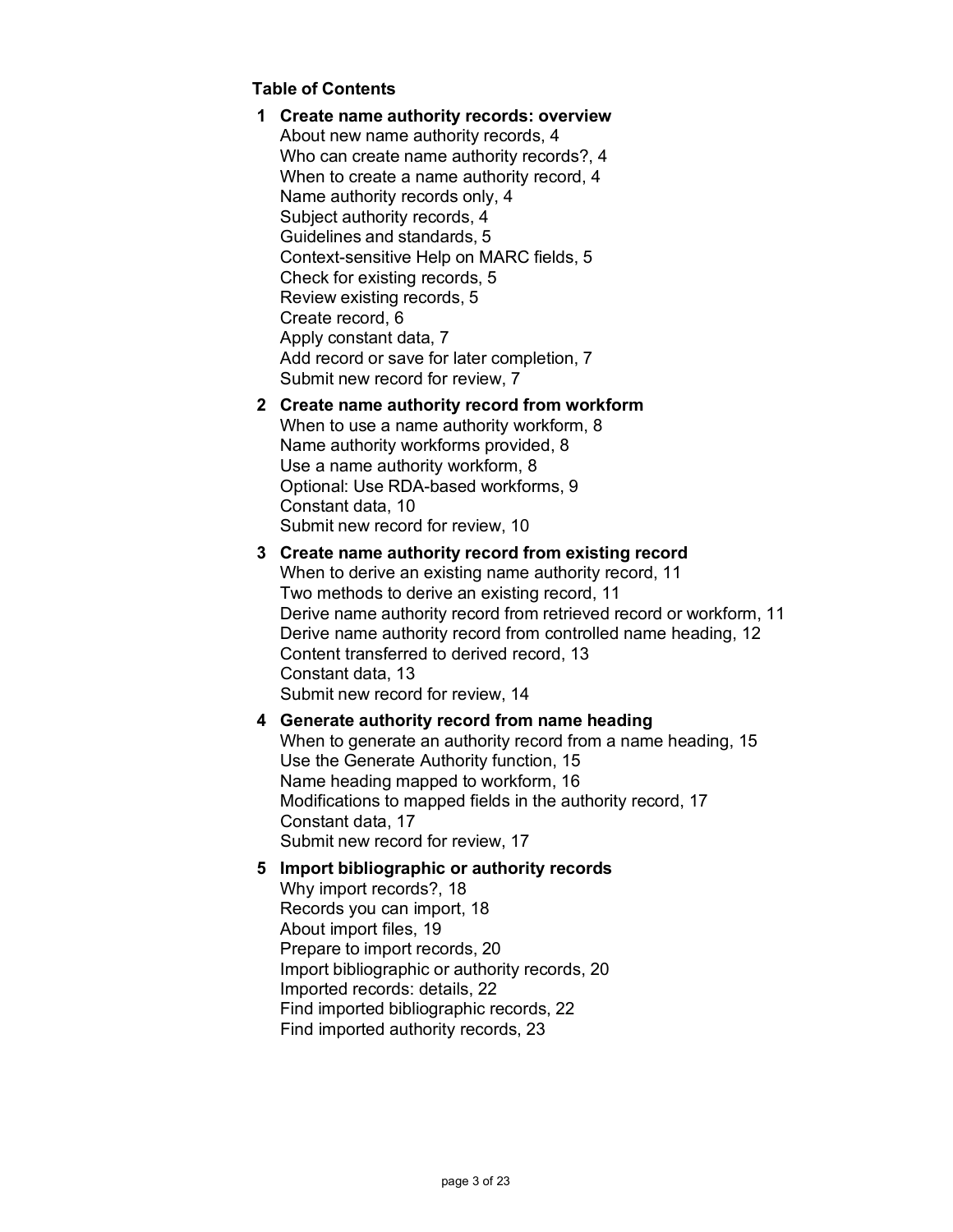## <span id="page-3-0"></span>**1 Create name authority records: overview**

<span id="page-3-5"></span><span id="page-3-4"></span><span id="page-3-3"></span><span id="page-3-2"></span><span id="page-3-1"></span>

| About new name<br>authority records       | • Records added to the OCLC Authority File and transmitted to the Library of<br>Congress for approval and distribution.                                                                                    |
|-------------------------------------------|------------------------------------------------------------------------------------------------------------------------------------------------------------------------------------------------------------|
|                                           | • The system assigns an OCLC authority record number (ARN) and a Library of<br>Congress control number (LCCN) to each new record. The same ARN and<br>LCCN identify the record in the OCLC Authority File. |
|                                           | • For approved records, the Library of Congress supplies a date/time entered in<br>field 005.                                                                                                              |
|                                           | • Newly added WorldCat records remain locked in the OCLC Authority File<br>untilapproved by Library of Congress.                                                                                           |
|                                           | • Validation rules are applied to new Authority File records.                                                                                                                                              |
|                                           | • You cannot export a new record not yet added to the Authority File. Only<br>records with OCLC authority record control numbers (ARNs) can be exported.                                                   |
| Who can create name<br>authority records? | • Users with a Limited or higher authorization level can create name records<br>using any method (complete a workform, derive an existing record, generate<br>from a heading in bibliographic record).     |
|                                           | • Only NACO-authorized users (authorization levels NACO Regular, NACO<br>National, or Enhance National) can add new records to the Authority File.                                                         |
| When to create a name                     | • When no authority record exists for a heading.                                                                                                                                                           |
| authority record                          | • When you have sufficient information to create a complete and accurate<br>authority record for the heading.                                                                                              |
| Name authority                            | The system supports creation of name authority records only.                                                                                                                                               |
| records only                              | • You can create records for the following heading types:                                                                                                                                                  |
|                                           | -Personal name                                                                                                                                                                                             |
|                                           | -Corporate name                                                                                                                                                                                            |
|                                           | -Conference name                                                                                                                                                                                           |
|                                           | -Series                                                                                                                                                                                                    |
|                                           | -Uniform title                                                                                                                                                                                             |
| <b>Subject authority</b><br>records       | The system allows you to:                                                                                                                                                                                  |
|                                           | • Edit an existing subject authority record (local edit mode)                                                                                                                                              |
|                                           | Save a subject authority record in the Connexion Authority Save File                                                                                                                                       |
|                                           | • Export an existing subject authority record (modified or unmodified)                                                                                                                                     |
|                                           | You cannot                                                                                                                                                                                                 |
|                                           | • Create a subject authority record from a workform                                                                                                                                                        |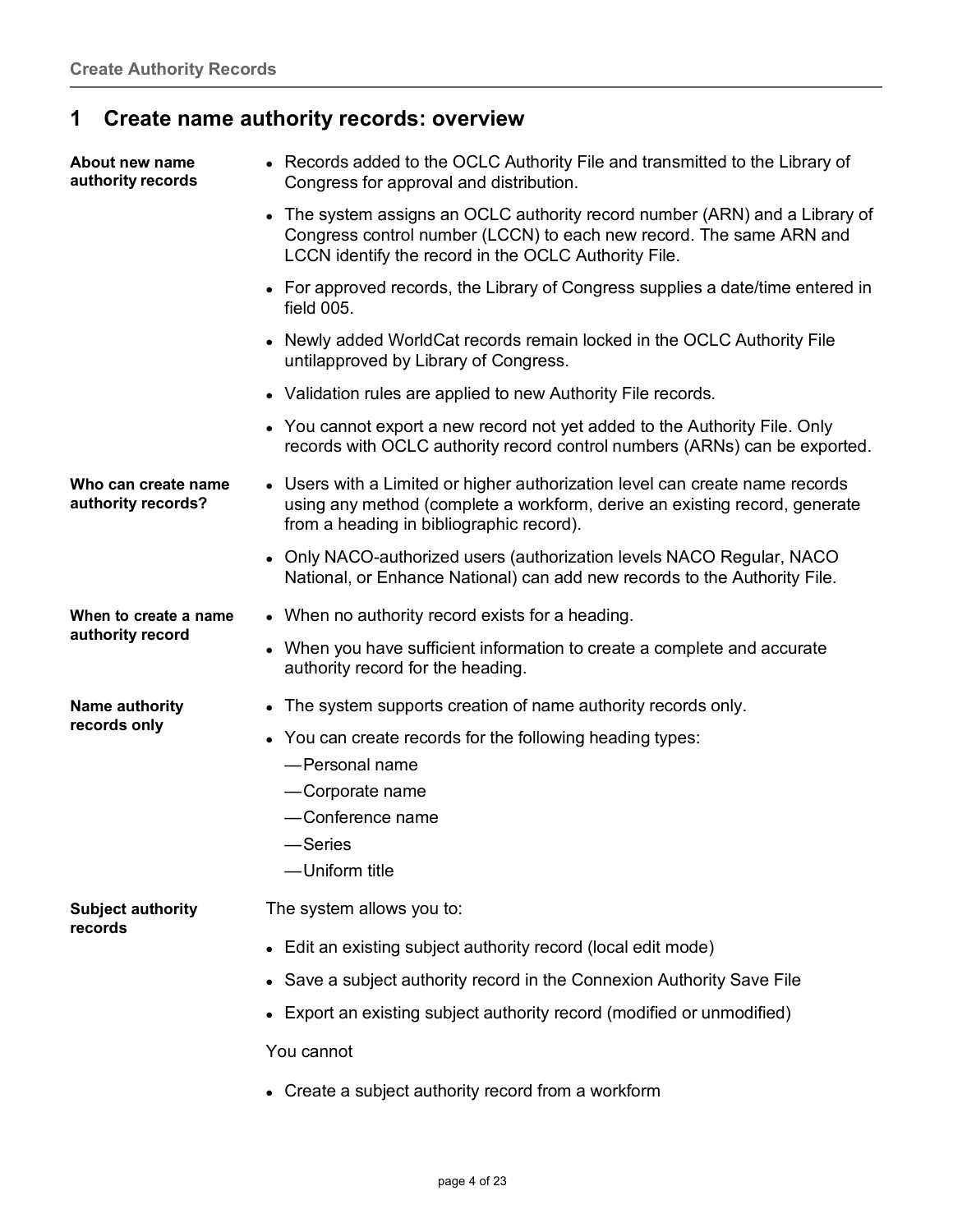<span id="page-4-3"></span><span id="page-4-2"></span><span id="page-4-1"></span><span id="page-4-0"></span>

|                                                 | • Create a subject authority record by cloning an existing record or generating a<br>record from a subject heading in a bibliographic record                                                                                                              |
|-------------------------------------------------|-----------------------------------------------------------------------------------------------------------------------------------------------------------------------------------------------------------------------------------------------------------|
|                                                 | • Add a subject authority record to the Authority File                                                                                                                                                                                                    |
|                                                 | • Lock, edit, and replace a master subject authority record                                                                                                                                                                                               |
| <b>Guidelines and</b><br>standards              | You should be familiar with the guidelines, input standards, and related<br>information provided in the following documents:                                                                                                                              |
|                                                 | • NACO Participants' Manual, Second Edition The manual lists additional<br>documentation for reference by NACO participants. The Library of Congress<br>provides NACO documentation on the LC web site at < http://www.loc.gov/<br>catdir/pcc/naco.html > |
|                                                 | MARC21 Authority Format documentation, including latest updates. The<br>$\bullet$<br>MARC21 Concise Format for Authorities is available via the LC web site at:<<br>http://lcweb.loc.gov/marc/authority/ecadhome.html >                                   |
| <b>Context-sensitive Help</b><br>on MARC fields | • Fields in Connexion authority records are linked to the corresponding sections<br>of online documentation:                                                                                                                                              |
|                                                 | • Fixed-field elements link to Appendix D, Fixed Field Equivalents, in the online<br>version of the OCLC Authorities User Guide.                                                                                                                          |
|                                                 | -Click the Help button above the fixed field area or click the name of a fixed<br>field element.                                                                                                                                                          |
|                                                 | • Variable fields link to sections of the MARC21 Concise Format for Authority<br>Data via the Library of Congress web site.                                                                                                                               |
|                                                 | -Display mode: Click the tag for the field.                                                                                                                                                                                                               |
|                                                 | <b>-Edit mode:</b> Open the Functions list (right end of field) and click Help.                                                                                                                                                                           |
| <b>Check for existing</b><br>records            | • Before creating a name authority record, search and/or browse the Authority<br>File to verify that no record exists for the heading. Search thoroughly for<br>alternative forms of the heading.                                                         |
|                                                 | • In addition, search WorldCat for bibliographic records that contain the heading.<br>Search thoroughly for alternative forms.                                                                                                                            |
| <b>Review existing</b><br>records               | If you find record(s) in the Authority File that match your search criteria, review<br>them to decide whether any existing record accurately represents the heading you<br>want to use.                                                                   |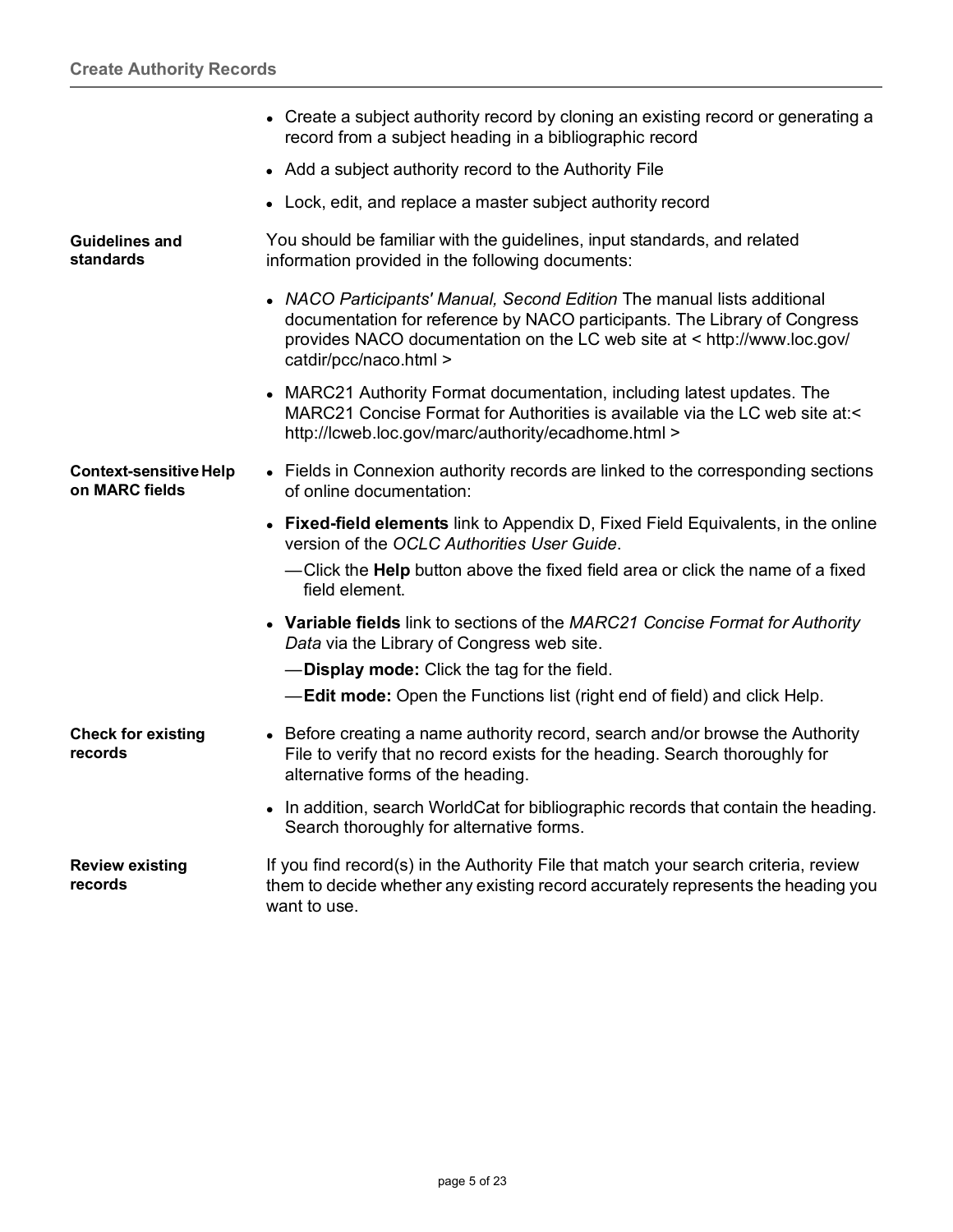| If you find                                                                                   | Then                                                                                                                                                                                                         |  |
|-----------------------------------------------------------------------------------------------|--------------------------------------------------------------------------------------------------------------------------------------------------------------------------------------------------------------|--|
| Record exactly matching<br>the heading you want to<br>use                                     | • Use the record in its current form.<br><b>Or</b> Edit (revise) the existing record to correct or<br>supplement the information it provides about the<br>heading and then replace it in the Authority File. |  |
| Record nearly matching<br>the heading you want to<br>use                                      | Derive the record to reuse applicable information that<br>and then revise the derived record as needed. Then<br>add the new record to the Authority File.                                                    |  |
| Heading used in a<br>bibliographic record that<br>meets NACO criteria for a<br>heading source | Use the heading field to generate a base record for<br>the new heading.                                                                                                                                      |  |
| No matching records                                                                           | Create a name authority record for the heading.                                                                                                                                                              |  |

<span id="page-5-0"></span>**Create record** Methods for create a name authority record

| <b>Method</b>                                                   | <b>Description</b>                                                                                                                                                      | When to use                                                                                                                                                                                                                                                                                                                 |  |
|-----------------------------------------------------------------|-------------------------------------------------------------------------------------------------------------------------------------------------------------------------|-----------------------------------------------------------------------------------------------------------------------------------------------------------------------------------------------------------------------------------------------------------------------------------------------------------------------------|--|
| Name workform                                                   | Select a name<br>$\bullet$<br>authority workform to<br>supply default variable<br>fields and fixed field<br>values.<br>Include constant data<br>in workform if desired. | • No authority record<br>exists for the heading<br>you want to use.<br>And<br>$\bullet$<br>• No authority record<br>exists for a related or<br>similar heading.<br>And<br>$\bullet$<br>The heading is not<br>used in a bibliographic<br>record that meets<br>NACO criteria for a<br>source record.                          |  |
| <b>Existing record</b><br>(Derive Authority Record)             | Transfer content from<br>$\bullet$<br>an existing authority<br>record to create a new<br>base record.<br>Apply constant data if<br>desired.                             | • No authority record<br>exists for the heading<br>you want to use.<br>$\bullet$ But<br>An authority record<br>$\bullet$<br>exists for a related or<br>similar heading.                                                                                                                                                     |  |
| Heading in bibliographic<br>record<br><b>Generate Authority</b> | Generate a completed<br>$\bullet$<br>name authority<br>workform from a<br>heading in a<br>bibliographic record.<br>Apply constant data if<br>$\bullet$<br>desired.      | No authority record<br>$\bullet$<br>exists for the heading<br>you want to use.<br>And<br>$\bullet$<br>No authority record<br>exists for a related or<br>similar heading.<br><b>But</b><br>$\bullet$<br>The heading is used in<br>$\bullet$<br>a bibliographic record<br>that meets NACO<br>criteria for a source<br>record. |  |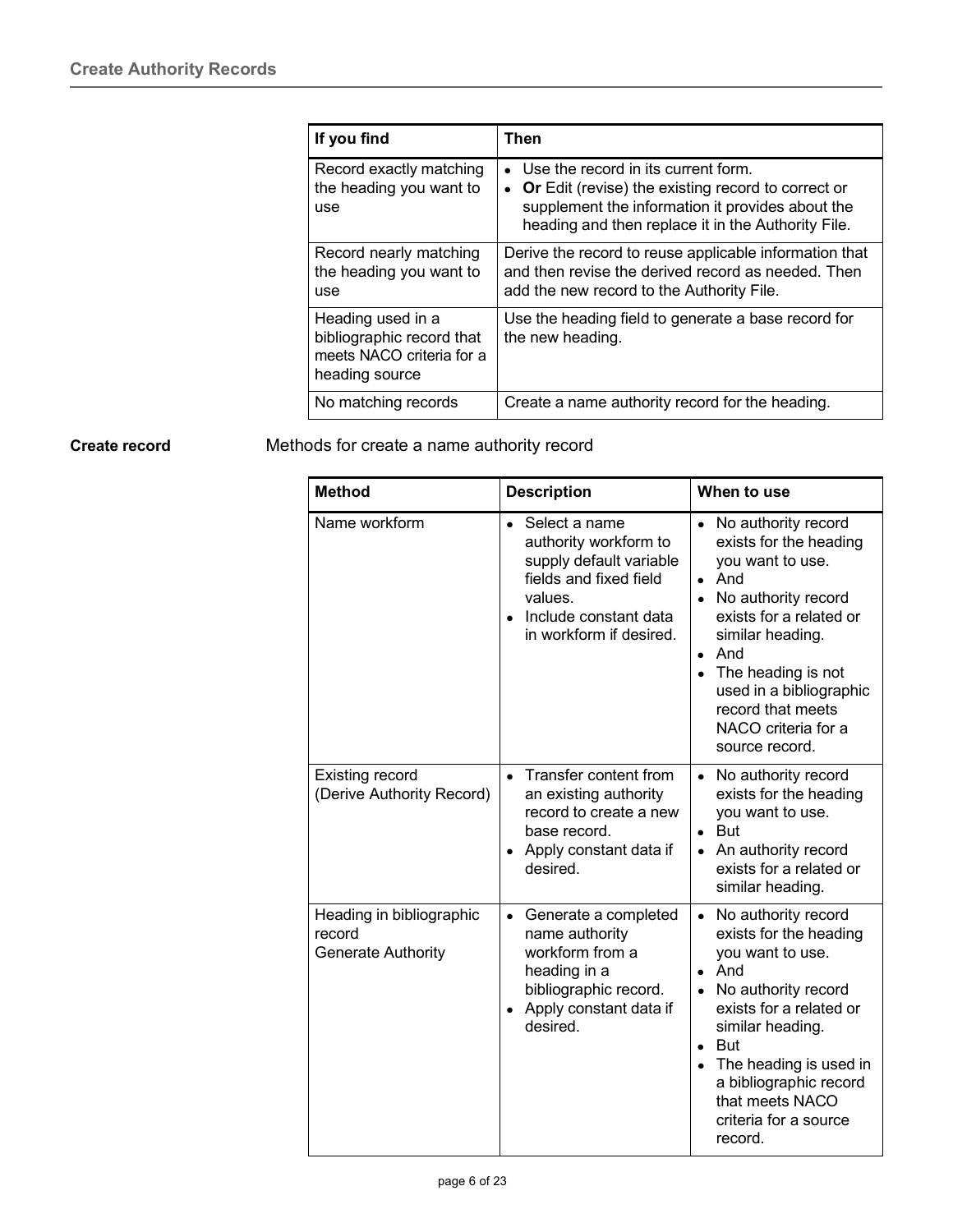<span id="page-6-2"></span><span id="page-6-1"></span><span id="page-6-0"></span>

| Apply constant data             | • To save keystrokes, create authority constant data records and select one to<br>use as default constant data.                                                                                                                                                          |  |  |
|---------------------------------|--------------------------------------------------------------------------------------------------------------------------------------------------------------------------------------------------------------------------------------------------------------------------|--|--|
|                                 | • In your default constant data, specify whether to apply all fields, fixed field only,<br>or variable fields only.                                                                                                                                                      |  |  |
|                                 | • You can include default constant data when you create a new record from a<br>workform.                                                                                                                                                                                 |  |  |
|                                 | • After cloning an existing authority record or generating a record from a name<br>heading, you can take the Apply Default CD action to incorporate default<br>constant data. Or use Apply CD By Name or Apply CD From List to apply a<br>specific constant data record. |  |  |
| Add record or save for          | <b>Add record to Authority File</b>                                                                                                                                                                                                                                      |  |  |
| later completion                | • Finish editing the new record and validate it. Correct any validation errors.                                                                                                                                                                                          |  |  |
|                                 | • Search the Authority File again immediately before adding the new record to<br>verify that no other user has created a record for the heading since you began<br>working on your record.                                                                               |  |  |
|                                 | • If you find no existing record for the resource, take the <b>Add Record</b> action to<br>add it to the Authority File.                                                                                                                                                 |  |  |
|                                 | Save record                                                                                                                                                                                                                                                              |  |  |
|                                 | • Take the <b>Save Record</b> action to place the record in the Connexion Authority<br>Save File for further review and/or editing.                                                                                                                                      |  |  |
|                                 | <b>Caution</b>                                                                                                                                                                                                                                                           |  |  |
|                                 | • If you exit the system without saving the new record or adding it to the Authority<br>File, your record is lost.                                                                                                                                                       |  |  |
| Submit new record for<br>review | In the following situations, submit new authority records for review by Library of<br>Congress staff before adding them to the Authority File:                                                                                                                           |  |  |
|                                 | • You are a newly authorized NACO participant required to submit work for<br>review by Library of Congress staff.                                                                                                                                                        |  |  |
|                                 | • You are not required to submit work for review, but you have a question about a<br>name authority record you have modified.                                                                                                                                            |  |  |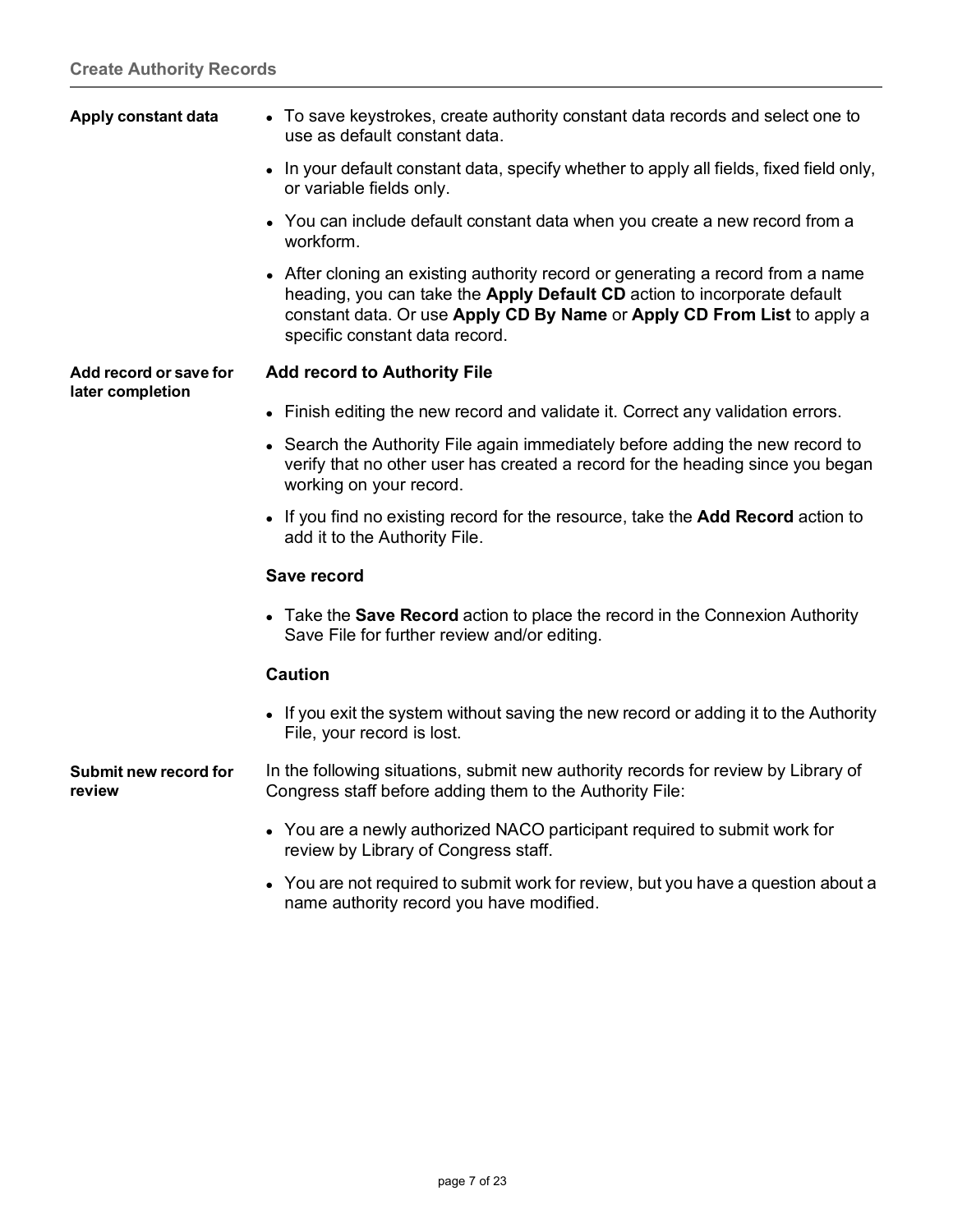#### <span id="page-7-0"></span>**2 Create name authority record from workform**

<span id="page-7-1"></span>**When to use a name authority workform**

- No authority record exists for the heading you want to use.
- No authority record exists for a related or similar heading.
- The heading is not used in a bibliographic record that meets NACO criteria for a source record.

<span id="page-7-2"></span>**Name authority workforms provided** The system provides workforms for the following types of name authority records.

- Personal name
- Corporate name
- Conference name
- Series
- Uniform title

Each workform includes

- Default fixed-field values
- Main entry field appropriate for the record type
- Cross-reference field appropriate for the record type

The **create a blank record** option provides a generic name workform. This workform does not supply a valid fixed field for any record type.

#### <span id="page-7-3"></span>**Use a name authority workform**

|                | <b>Action</b>                                                                                                                                                                                                                                                                                     |
|----------------|---------------------------------------------------------------------------------------------------------------------------------------------------------------------------------------------------------------------------------------------------------------------------------------------------|
| 1              | On the Authorities tab, under Create, click <b>Authorities</b> .<br>The Create in Authorities Database screen appears.                                                                                                                                                                            |
| $\overline{2}$ | At the top of the screen, check the format shown in the text box (MARC or<br>MARC Text Area).<br>To change the record format, open the list and click the format you want to use.<br>Default setting: Based on the default authority record view you selected on<br>the Authority Options screen. |
| 3              | Select the workform for the type of authority record you want to create.<br>Or<br>Select the button labeled Create a blank record to obtain a generic name<br>authority workform.<br>Default setting: Personal Name selected.                                                                     |
| 4              | To include content from your default constant data, select the check box<br>labeled Include Default Constant Data.<br><b>Default setting:</b> Check box cleared; default constant data not added to<br>workform.                                                                                  |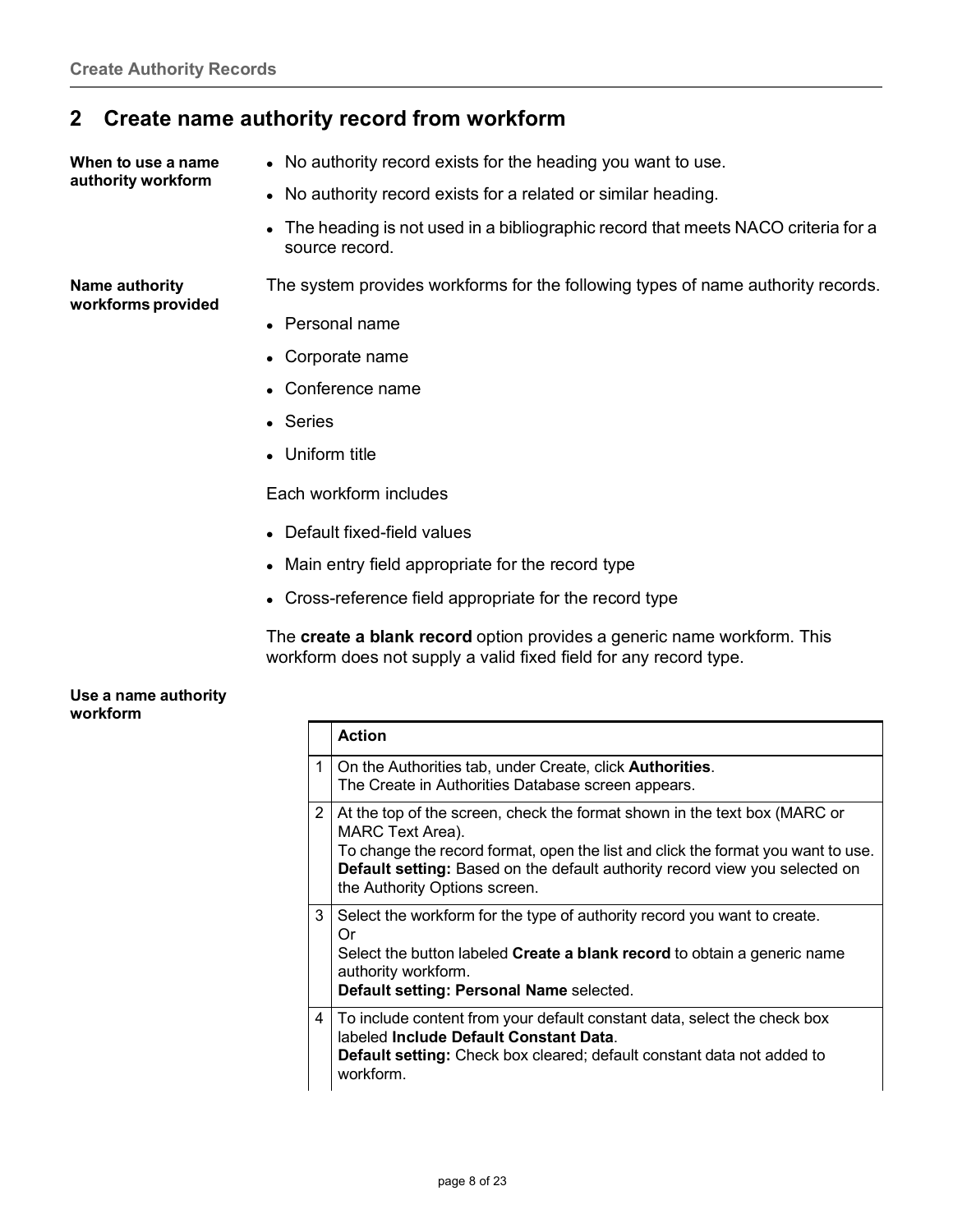|   | <b>Action</b>                                                                                                                                                                                                                                                                                                                                                                                                                                                                                                                                                                                                                                                                                                                                |
|---|----------------------------------------------------------------------------------------------------------------------------------------------------------------------------------------------------------------------------------------------------------------------------------------------------------------------------------------------------------------------------------------------------------------------------------------------------------------------------------------------------------------------------------------------------------------------------------------------------------------------------------------------------------------------------------------------------------------------------------------------|
| 5 | Click Create.<br>• The workform type you selected appears in local edit mode.<br>1 (: appears in the OCLC: field in place of an OCLC authority record<br>number (ARN).                                                                                                                                                                                                                                                                                                                                                                                                                                                                                                                                                                       |
| 6 | Complete the record.<br>• Enter content to create a complete and accurate authority record.<br>If appropriate, apply constant data to the new record.<br>• On the Edit list click Apply Default CD to apply your default constant data.<br>Or<br>• On the Edit list click Apply CD By Name or Apply CD From List to apply a<br>specific constant data record.                                                                                                                                                                                                                                                                                                                                                                                |
| 7 | Add the record to the Authority File.<br>Go to step 8 for instructions.<br>Or<br>Save the record for further editing and/or review.<br>• On the Action list, click Save Record to add the record to the Connexion<br>Authority Save File.<br>• Assign a status appropriate for the record's position in your workflow.                                                                                                                                                                                                                                                                                                                                                                                                                       |
| 8 | <b>Prevent duplicate records</b><br>• Search the Authority File immediately before adding the new record verify<br>that no other user has created a record for the heading since you began<br>working on your record.<br>Add new record<br>. If you find no existing records, open the Action list and click Add Record.<br><b>Results</b><br>• The system validates the record. If the system reports validation errors,<br>make the necessary corrections and retry adding the record.<br>• When the record is valid, the system adds it to the OCLC Authority File and<br>assigns an OCLC authority record number (ARN) and a Library of Congress<br>control number (LCCN).<br>• Your copy of the record is displayed in local edit mode. |

#### <span id="page-8-0"></span>**Optional: Use RDAbased workforms** Default workforms for creating authority records are based on Anglo-American Cataloging Rules (AACR2). You can choose instead to use workforms based on Resource Description and Access (RDA) by setting an option in **General tab > Preferences > RDA Options**.

Once you set the option, when you click **Authorities tab > Create Options > Single Record**, and the Create Record screen opens, a confirmation label, **Using RDA Workforms**, appears below the **Apply default constant data** check box.

If you use RDA workforms, you can also set an option in the RDA Options to enable showing RDA field descriptions for variable fields. You must be an RDA subscriber and enter your RDA Toolkit logon information in the RDA Options screen.

Once you set the option and enter your information, to see an RDA Toolkit field description:

 With the cursor in a variable field, click **RDA Toolkit** in the **Functions** list for that field.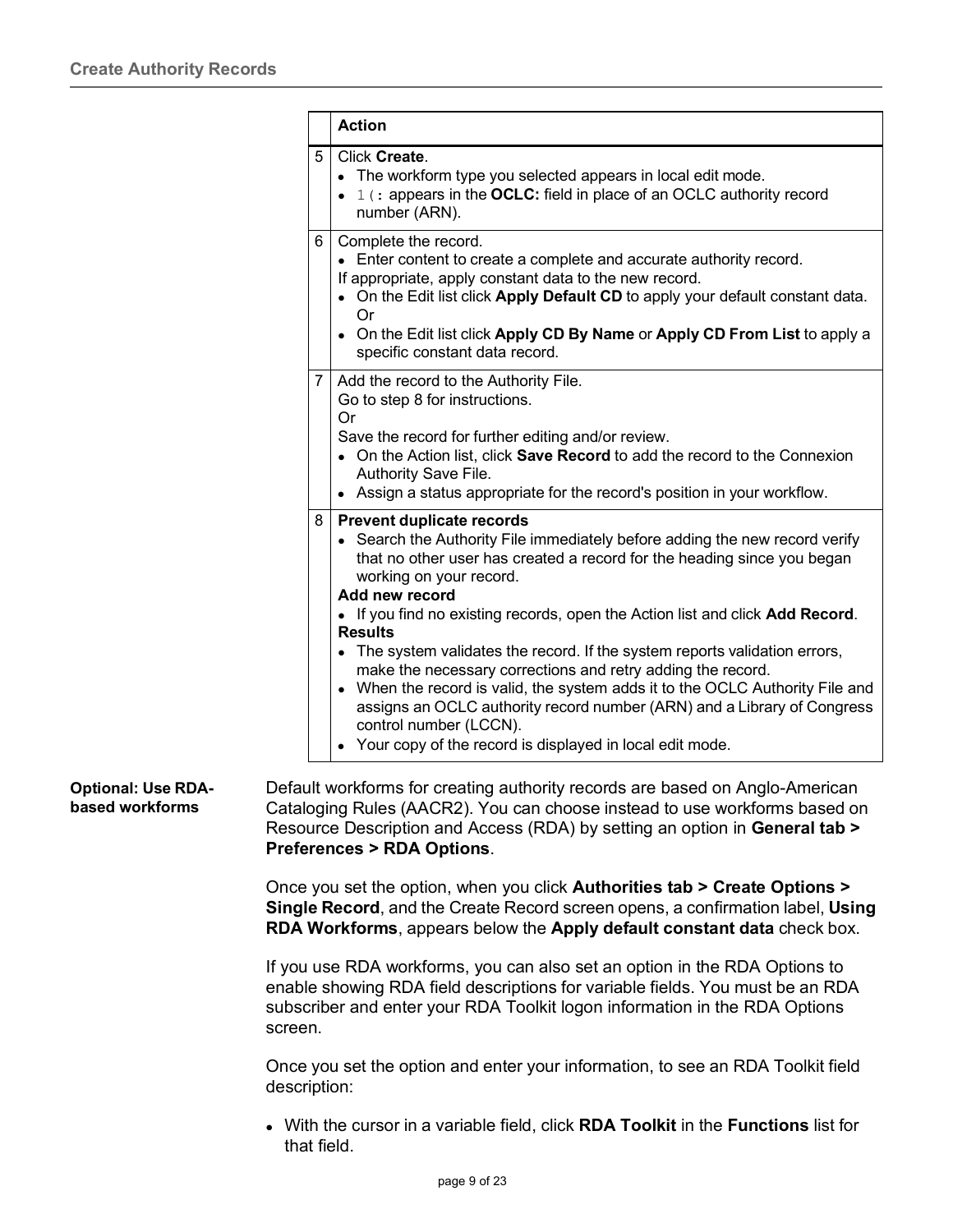#### **Notes about theToolkit:**

- If you are not a subscriber but you are interested in subscribing, see details on the "RDA Toolkit Subscribe" Web page at [http://www.rdatoolkit.org/subscribe.](http://www.rdatoolkit.org/subscribe)
- For general information, see the RDA Toolkit Web site at http:// [www.rdatoolkit.org/.](http://www.rdatoolkit.org/)
- For more about RDA cataloging, see "Information and Resources in Preparation for RDA" on the Library of Congress Web site at http:// [www.loc.gov/aba/rda/.](http://www.loc.gov/aba/rda/)
- <span id="page-9-0"></span>**Constant data •** To save keystrokes when creating or revising authority records, create **authority constant data records**.
	- In each constant data record, enter notes and other data you use frequently when creating or editing a particular category of authority record.
	- For details on creating and using constant data, search Help using the keyword **constant data**.

<span id="page-9-1"></span>**Submit new record for review** In the following situations, submit new authority records for review by Library of Congress staff before adding them to the Authority File:

- You are a newly authorized NACO participant required to submit work for review by Library of Congress staff.
- You are not required to submit work for review, but you have a question about a name authority record you have modified.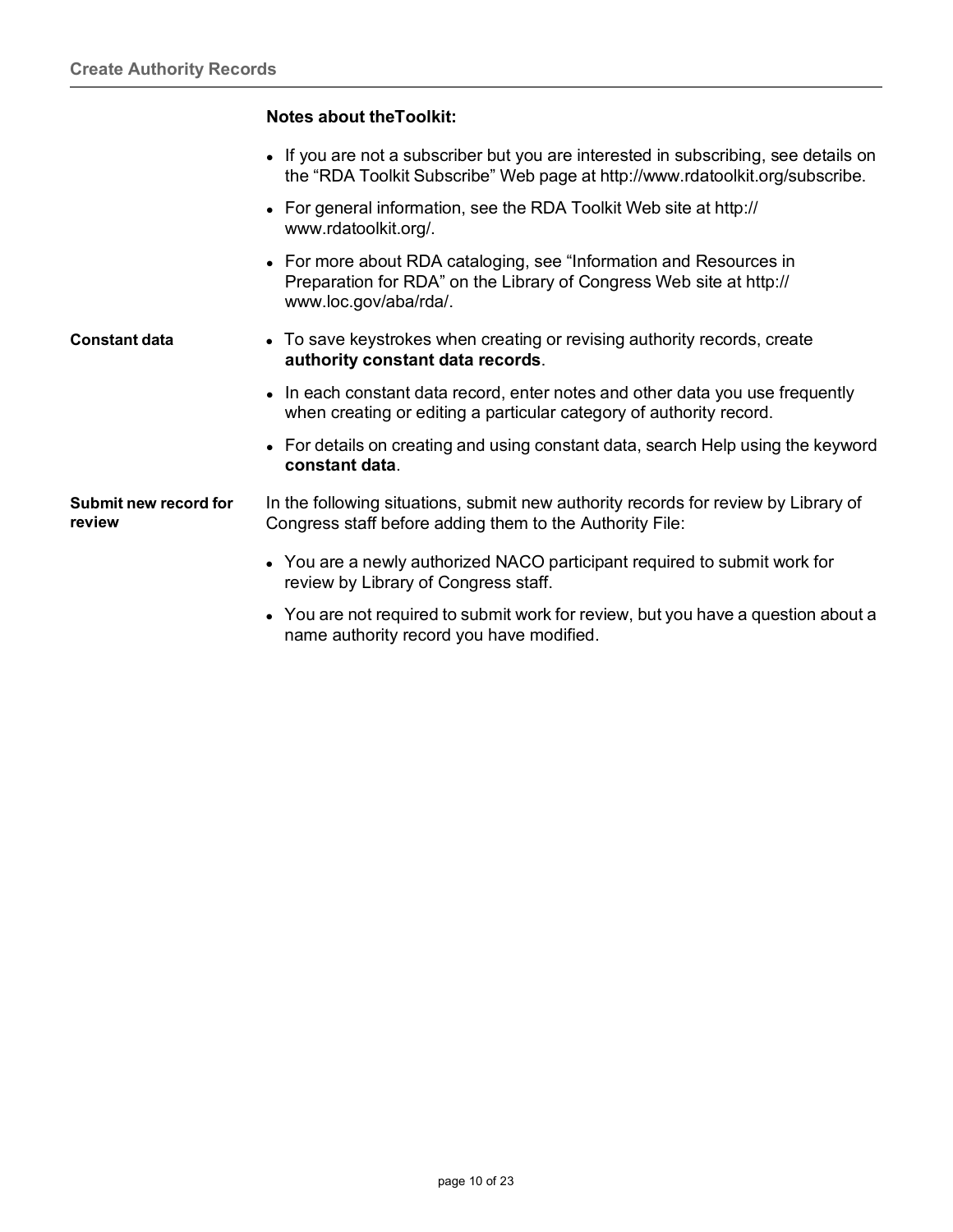#### <span id="page-10-0"></span>**3 Create name authority record from existing record**

<span id="page-10-1"></span>**When to derive an existing name authority record**

- No authority record exists for the heading you want to use.
- An authority record exists for a related or similar heading.

<span id="page-10-2"></span>**Two methods to derive an existing record**

- Retrieve a name authority record and take the **Derive New Record** action.
- Or, while editing a bibliographic record (MARC edit view only), select a controlled name heading and use the **Derive Authority** function.

|                | <b>Action</b>                                                                                                                                                                                                                                                                                                                                                                                                             |
|----------------|---------------------------------------------------------------------------------------------------------------------------------------------------------------------------------------------------------------------------------------------------------------------------------------------------------------------------------------------------------------------------------------------------------------------------|
| 1              | Retrieve a name authority record that describes a heading that resembles or is<br>related to the heading for which you want to create a record.<br>You can also derive a new authority record from an edited or unedited authority<br>workform.<br>Display or edit the full record.<br>Note: The Derive New Record action is available in display mode or edit<br>mode.                                                   |
| $\overline{2}$ | On the Edit list, click Derive New Record.<br><b>Results</b><br>The Derive New Record action<br>• Transfers selected content and/or supplies default fields/values to produce<br>a new record based on the derived record.<br>• Presents the resulting record in local edit mode.<br>Inserts 1 (: in the OCLC: field in place of an OCLC authority record number<br>(ARN).                                                |
| 3              | Complete the record.<br>• Edit the transferred/supplied content and/or add information to create a<br>complete and accurate record for the new heading.<br>If appropriate, apply constant data to the new record.<br>• On the Edit list click Apply Default CD to apply your default constant data.<br>Or<br>• On the Edit list click Apply CD By Name or Apply CD From List to apply a<br>specific constant data record. |

<span id="page-10-3"></span>**Derive name authority record from retrieved record** or workform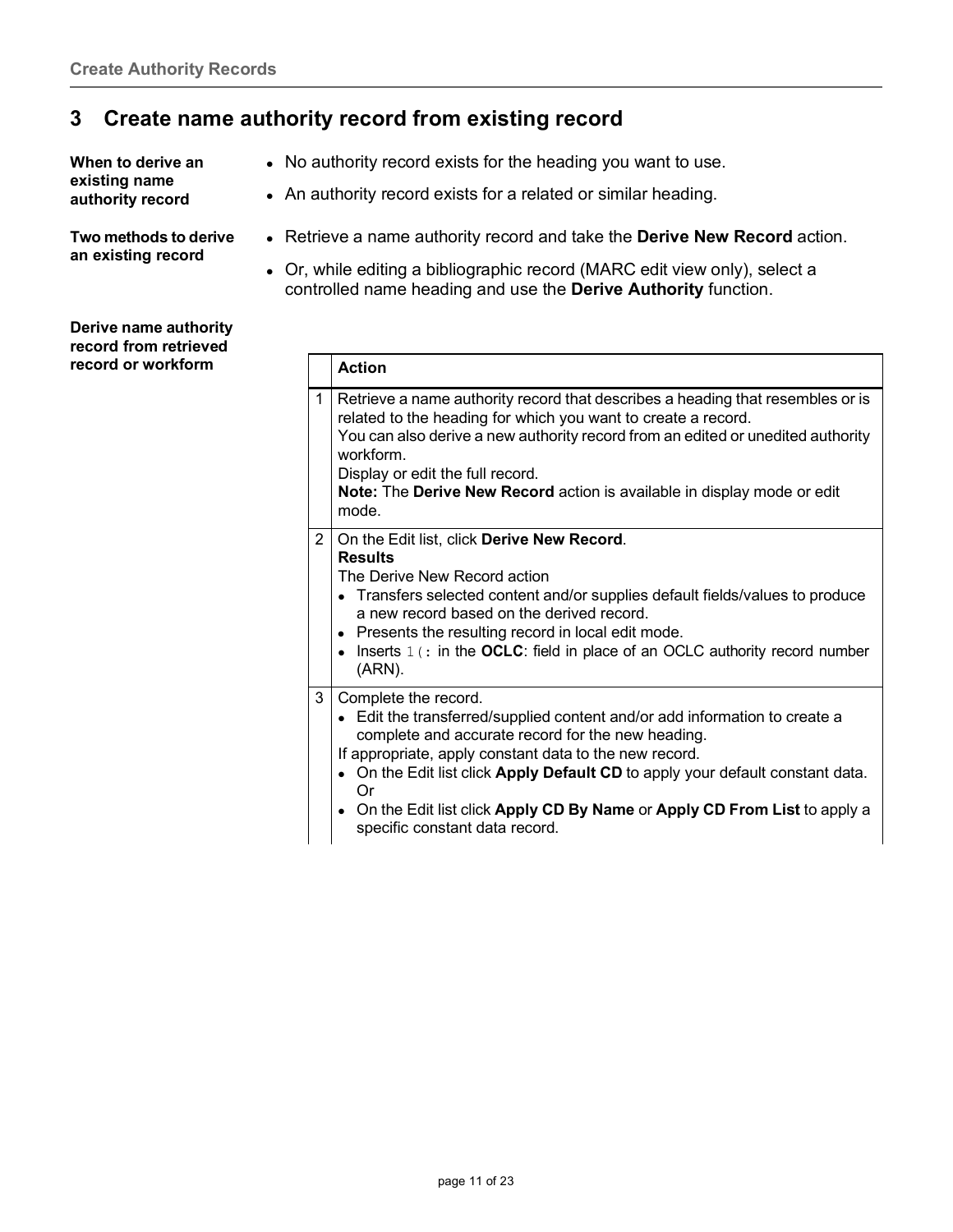|   | <b>Action</b>                                                                                                                                                                                                                                                                                                                                                                                                                                                                                                                                                                                                                                                                                                                                        |  |  |  |
|---|------------------------------------------------------------------------------------------------------------------------------------------------------------------------------------------------------------------------------------------------------------------------------------------------------------------------------------------------------------------------------------------------------------------------------------------------------------------------------------------------------------------------------------------------------------------------------------------------------------------------------------------------------------------------------------------------------------------------------------------------------|--|--|--|
| 4 | Add the record to the Authority File. Go to step 5 for instructions.<br>Or<br>Save the record for further editing and/or review.<br>• On the Action list, click Save Record to add the record to the Connexion<br>Authority Save File.<br>• Assign a status appropriate for the record's position in your workflow.                                                                                                                                                                                                                                                                                                                                                                                                                                  |  |  |  |
| 5 | <b>Prevent duplicate records</b><br>• Search the Authority File immediately before adding the new record verify<br>that no other user has created a record for the heading since you began<br>working on your record.<br>Add new record<br>• If you find no existing records, open the Action list and click <b>Add Record</b> .<br><b>Results</b><br>• The system validates the record. If the system reports validation errors,<br>make the necessary corrections and retry adding the record.<br>• When the record is valid, the system adds it to the OCLC Authority File and<br>assigns an OCLC authority record number (ARN) and a Library of Congress<br>control number (LCCN).<br>• Your copy of the record is displayed in local edit mode. |  |  |  |

#### <span id="page-11-0"></span>**Derive name authority record from controlled name** heading

|                | <b>Action</b>                                                                                                                                                                                                                                                                                                                                                                                                                                                                                                                                                                                                                      |
|----------------|------------------------------------------------------------------------------------------------------------------------------------------------------------------------------------------------------------------------------------------------------------------------------------------------------------------------------------------------------------------------------------------------------------------------------------------------------------------------------------------------------------------------------------------------------------------------------------------------------------------------------------|
| $\mathbf{1}$   | Retrieve a bibliographic record that contains the heading from which you want<br>to derive a new name authority record.<br>Open the full record in MARC edit view (local edit mode or master edit mode).<br>Note: The Derive New Record function is not available in MARC Text Area<br>view, Dublin Core view, or DC Text Area view.                                                                                                                                                                                                                                                                                               |
| $\overline{2}$ | Move to the controlled name heading field you want to use to derive the new<br>record.                                                                                                                                                                                                                                                                                                                                                                                                                                                                                                                                             |
| 3              | Open the Functions list (right end of field) and click Derive Authority.<br><b>Results</b><br>The Derive Authority function<br>• Retrieves the linked record from the Authority File.<br>• Transfers selected content and/or supplies default fields/values to produce<br>a new record based on the derived record.<br>• Presents the resulting record in local edit mode.<br>• Inserts $1$ (: in the OCLC: field in place of an OCLC authority record number<br>(ARN).<br>The resulting workform appears a new browser window in local edit mode,<br>using your default edit view for authority records (MARC or MARC Text Area). |
| 4              | Complete the record.<br>Edit the transferred/supplied content and/or add information to create a<br>complete and accurate record for the new heading.<br>If appropriate, apply constant data to the new record.<br>On the Edit list click Apply Default CD to apply your default constant data.<br>Or<br>• On the Edit list click Apply CD By Name or Apply CD From List to apply a<br>specific constant data record.                                                                                                                                                                                                              |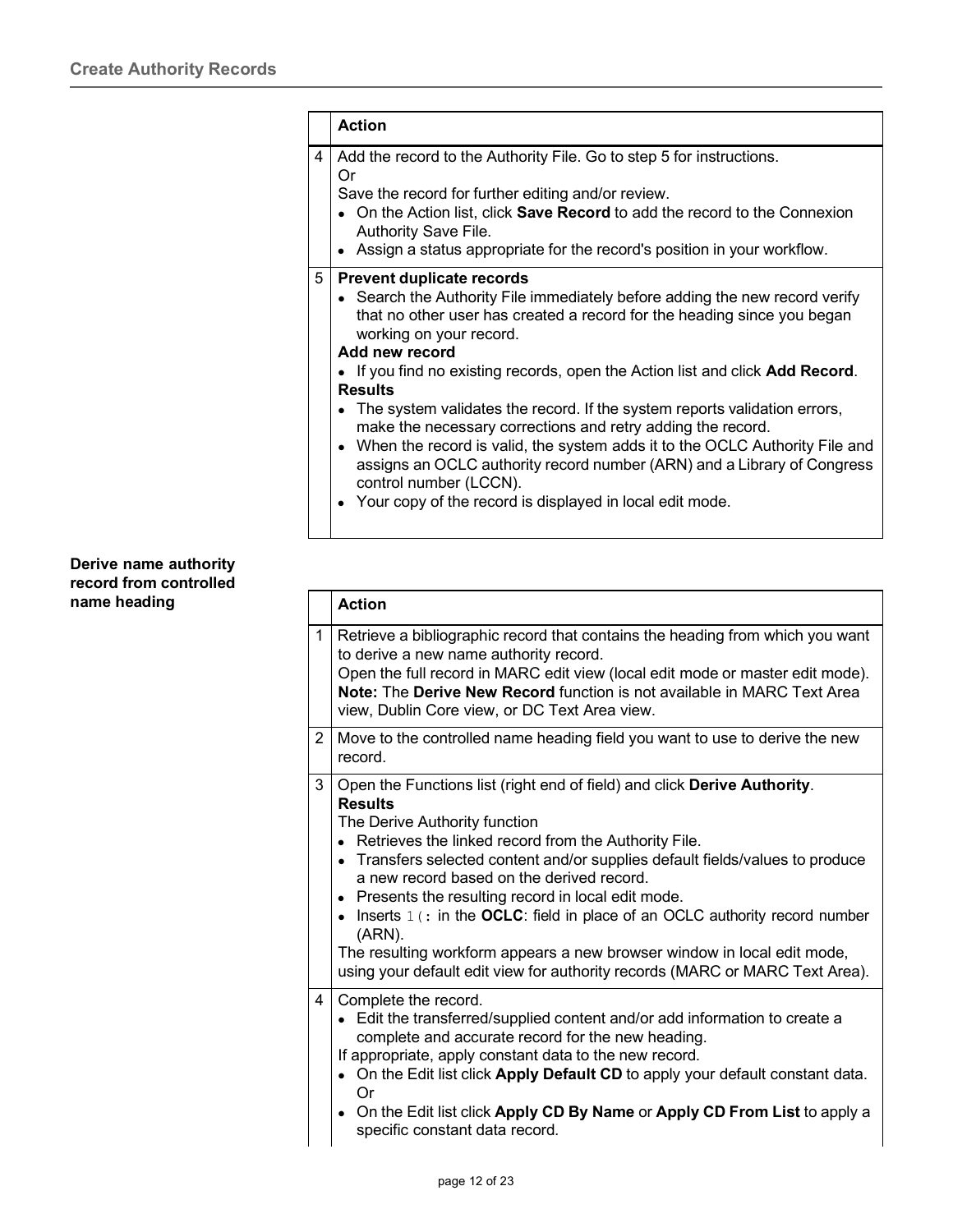<span id="page-12-0"></span>

|                                                 |        | <b>Action</b>                                                                                                                                                                                                                                                                                                                                                                                                                                                                                                                                                                                                                                                                                                                                |
|-------------------------------------------------|--------|----------------------------------------------------------------------------------------------------------------------------------------------------------------------------------------------------------------------------------------------------------------------------------------------------------------------------------------------------------------------------------------------------------------------------------------------------------------------------------------------------------------------------------------------------------------------------------------------------------------------------------------------------------------------------------------------------------------------------------------------|
|                                                 | 5      | Add the record to the Authority File. Go to step 6 for instructions.<br>Or<br>Save the record for further editing and/or review.<br>• On the Action list, click Save Record to add the record to the Connexion<br>Authority Save File.<br>• Assign a status appropriate for the record's position in your workflow.                                                                                                                                                                                                                                                                                                                                                                                                                          |
|                                                 | 6      | <b>Prevent duplicate records</b><br>• Search the Authority File immediately before adding the new record verify<br>that no other user has created a record for the heading since you began<br>working on your record.<br>Add new record<br>• If you find no existing records, open the Action list and click Add Record.<br><b>Results</b><br>• The system validates the record. If the system reports validation errors,<br>make the necessary corrections and retry adding the record.<br>• When the record is valid, the system adds it to the OCLC Authority File and<br>assigns an OCLC authority record number (ARN) and a Library of Congress<br>control number (LCCN).<br>• Your copy of the record is displayed in local edit mode. |
| <b>Content transferred to</b><br>derived record |        | When you derive a name authority record (either method) the system<br>Replaces the ARN with NEW.                                                                                                                                                                                                                                                                                                                                                                                                                                                                                                                                                                                                                                             |
|                                                 |        | Replaces fixed-field data with defaults and fill characters ( ).                                                                                                                                                                                                                                                                                                                                                                                                                                                                                                                                                                                                                                                                             |
|                                                 |        | • Supplies new field 040: subfields \$a and \$c contain the NUC symbol of the<br>institution that derives the record.                                                                                                                                                                                                                                                                                                                                                                                                                                                                                                                                                                                                                        |
|                                                 |        | • Transfers variable fields 1xx-6xx.                                                                                                                                                                                                                                                                                                                                                                                                                                                                                                                                                                                                                                                                                                         |
|                                                 | (040). | Deletes variable fields and data in fields with tags less than 100 (except field                                                                                                                                                                                                                                                                                                                                                                                                                                                                                                                                                                                                                                                             |
|                                                 |        | The system does not transfer:                                                                                                                                                                                                                                                                                                                                                                                                                                                                                                                                                                                                                                                                                                                |
|                                                 |        | • Field 005: Date/time entered.                                                                                                                                                                                                                                                                                                                                                                                                                                                                                                                                                                                                                                                                                                              |
|                                                 |        | • Field 010: Library of Congress control number (LCCN).                                                                                                                                                                                                                                                                                                                                                                                                                                                                                                                                                                                                                                                                                      |
| <b>Constant data</b>                            |        | • To save keystrokes when creating or revising authority records, create<br>authority constant data records.                                                                                                                                                                                                                                                                                                                                                                                                                                                                                                                                                                                                                                 |
|                                                 |        | • In each constant data record, enter notes and other data you use frequently<br>when creating or editing a particular category of authority record.                                                                                                                                                                                                                                                                                                                                                                                                                                                                                                                                                                                         |
|                                                 |        | For details on creating and using constant data, search Help using the keyword                                                                                                                                                                                                                                                                                                                                                                                                                                                                                                                                                                                                                                                               |

<span id="page-12-1"></span> For details on creating and using constant data, search Help using the keyword **constant data**.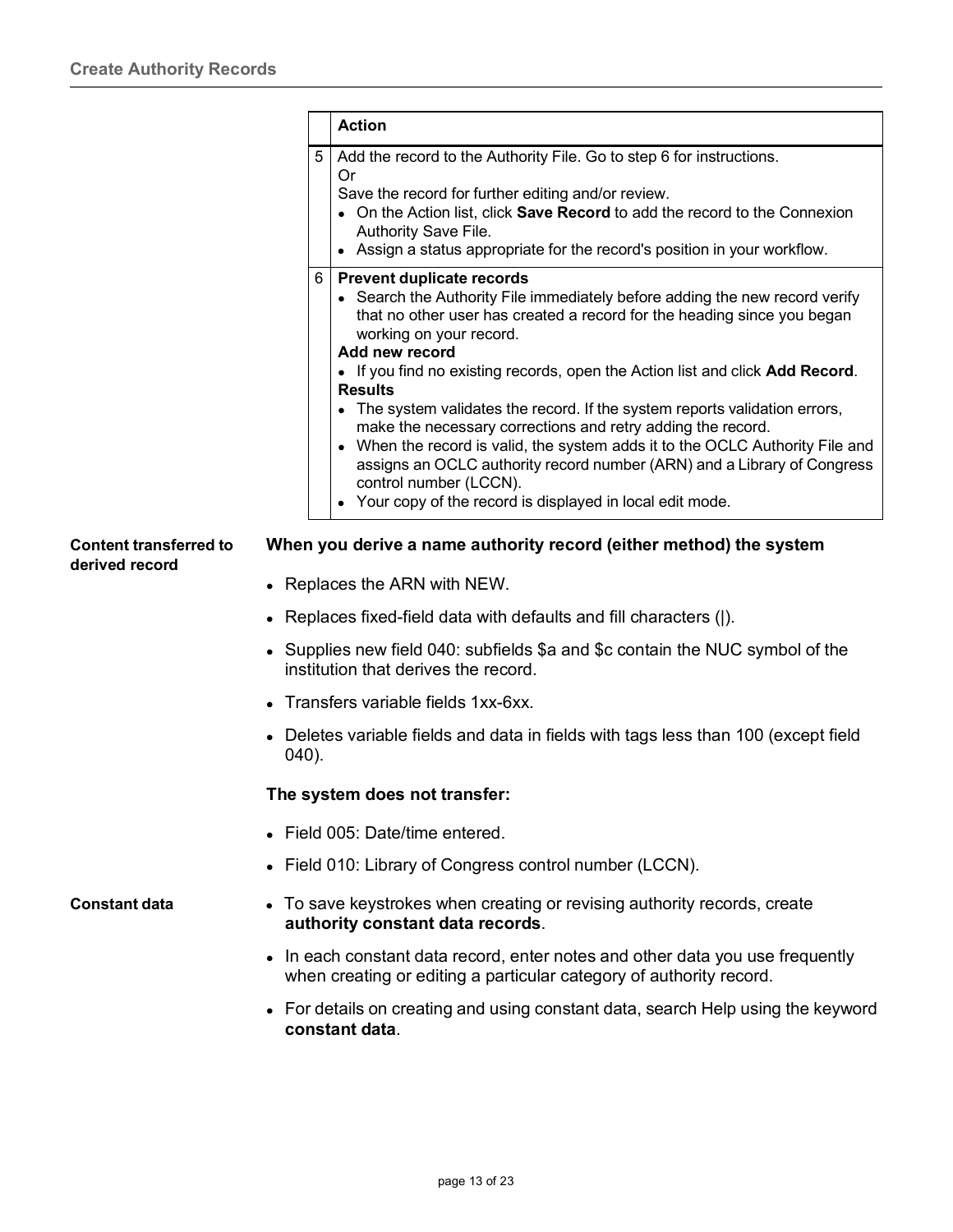<span id="page-13-0"></span>

| Submit new record for | In the following situations, submit new authority records for review by Library of |
|-----------------------|------------------------------------------------------------------------------------|
| review                | Congress staff before adding them to the Authority File:                           |

- You are a newly authorized NACO participant required to submit work for review by Library of Congress staff.
- You are not required to submit work for review, but you have a question about a name authority record you have modified.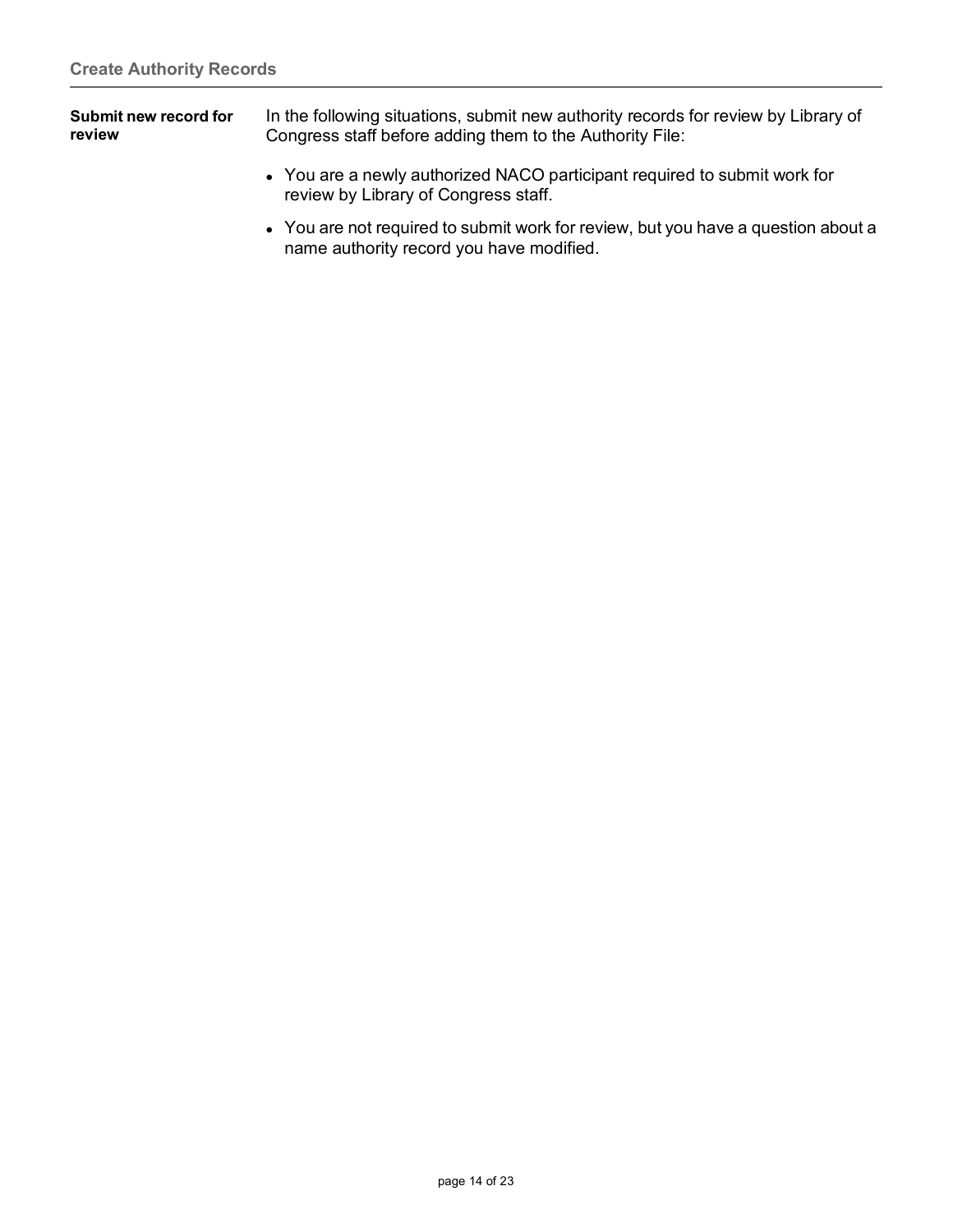## <span id="page-14-0"></span>**4 Generate authority record from name heading**

<span id="page-14-1"></span>**When to generate an authority record from a name heading**

- No authority record exists for the heading you want to use.
- No authority record exists for a related or similar heading.
- The heading is used in a bibliographic record that meets NACO criteria for a source record.

<span id="page-14-2"></span>

| Use the Generate          |  |  |
|---------------------------|--|--|
| <b>Authority function</b> |  |  |

|                       | <b>Action</b>                                                                                                                                                                                                                                                                                                                                                                                                                                                                                                                                                                                                                                                                                                                                                                                                       |
|-----------------------|---------------------------------------------------------------------------------------------------------------------------------------------------------------------------------------------------------------------------------------------------------------------------------------------------------------------------------------------------------------------------------------------------------------------------------------------------------------------------------------------------------------------------------------------------------------------------------------------------------------------------------------------------------------------------------------------------------------------------------------------------------------------------------------------------------------------|
| $\mathbf{1}$          | Retrieve a bibliographic record that contains the heading for which you want to<br>create a record.<br>Open the full record in MARC edit view (local edit mode or master edit mode).<br>Note: The Generate Authority function is not available in MARC Text Area<br>view, Dublin Core view, or DC Text Area view.                                                                                                                                                                                                                                                                                                                                                                                                                                                                                                   |
| $\mathbf{2}^{\prime}$ | Move to the name heading field you want to use to generate the new record.<br>Headings you can use<br>• 100, 110, 111, 130, 240, 440,<br>• 600, 610, 611, 630, 651<br>• 700, 710, 711, 730<br>• 800, 810, 811, 830                                                                                                                                                                                                                                                                                                                                                                                                                                                                                                                                                                                                  |
| 3                     | Open the Functions list (right end of field) and click Generate Authority.<br><b>Results</b><br>The Generate Authority function<br>• Extracts appropriate elements from the selected field and supplies new tags<br>and subfields or removes them as needed<br>• Rearranges and adds the data from the bibliographic record to a name<br>authority workform in the following order:<br>- Fixed field<br>-040 with default MARC Organization Code (NUC symbol)<br>$-022$ (if any)<br>$-1xx$<br>$-4xx$ (if any)<br>$-642-646$ (if any)<br>$-670$<br>• Supplies $1$ (: in the OCLC: field in place of an OCLC authority record<br>number (ARN).<br>The resulting workform appears a new browser window in local edit mode,<br>using your default edit view for authority records (MARC Template or MARC<br>Text Area). |
| 4                     | Complete the record.<br>• Edit the generated content and/or add information to create a complete and<br>accurate record for the new heading.<br>If appropriate, apply constant data to the new record.<br>• On the Edit list click Apply Default CD to apply your default constant data.<br>Or<br>• On the Edit list click Apply CD By Name or Apply CD From List to apply a<br>specific constant data record.                                                                                                                                                                                                                                                                                                                                                                                                      |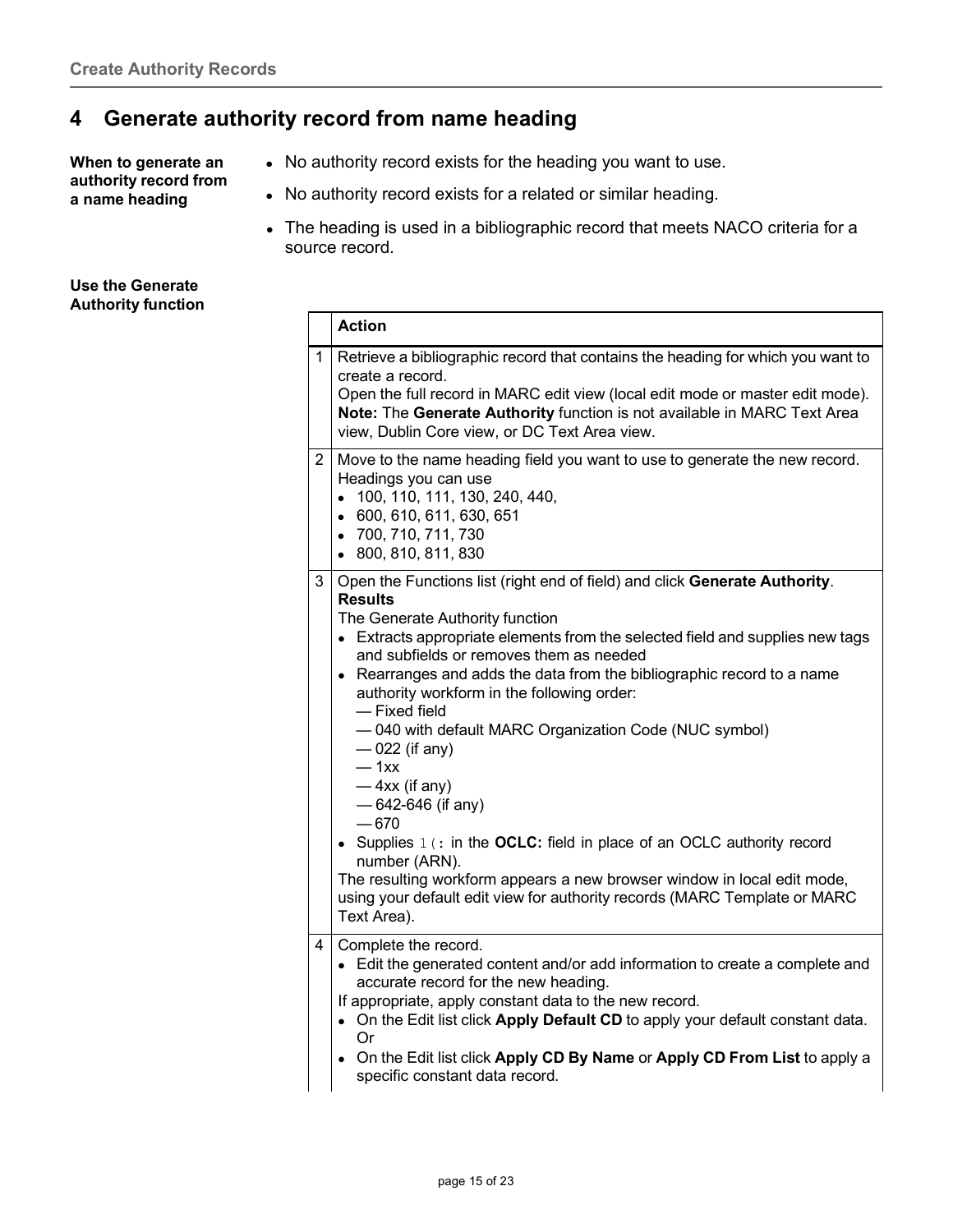|   | <b>Action</b>                                                                                                                                                                                                                                                                                                                                                                                  |
|---|------------------------------------------------------------------------------------------------------------------------------------------------------------------------------------------------------------------------------------------------------------------------------------------------------------------------------------------------------------------------------------------------|
| 5 | Add the record to the Authority File. Go to step 6 for instructions.<br>Or<br>Save the record for further editing and/or review.<br>• On the Action list, click <b>Save Record</b> to add the record to the Connexion<br>Authority Save File.<br>• Assign a status appropriate for the record's position in your workflow.                                                                     |
| 6 | <b>Prevent duplicate records</b><br>• Search the Authority File immediately before adding the new record verify<br>that no other user has created a record for the heading since you began<br>working on your record.<br>Add new record<br>• If you find no existing records, open the Action list and click Add Record.<br><b>Results</b>                                                     |
|   | • The system validates the record. If the system reports validation errors,<br>make the necessary corrections and retry adding the record.<br>• When the record is valid, the system adds it to the OCLC Authority File and<br>assigns an OCLC authority record number (ARN) and a Library of Congress<br>control number (LCCN).<br>• Your copy of the record is displayed in local edit mode. |

#### <span id="page-15-0"></span>**Name heading mapped to workform**

When you run the Generate Authority function to create an authority workform based on a name heading in a bibliographic record, the selected heading field is mapped to the authority workform as shown in the following table, subject to modifications which follow the table:

| <b>Bibliographic heading field</b>                                                                 | Resulting authority heading field |
|----------------------------------------------------------------------------------------------------|-----------------------------------|
| 100, 600, 700, 800                                                                                 | 100                               |
| 110, 610, 710, 810<br>(except if the first indicator is 1 and only<br>subfield \$a is present) (1) | 110                               |
| 111, 611, 711, 811                                                                                 | 111                               |
| 130, 440, 630, 730, 830 (2)                                                                        | 130                               |
| 110, 610, 710<br>(if the first indicator is 1 and only<br>subfield \$a is present)                 | 151                               |
| 651                                                                                                | 151                               |
| 240 (with a corresponding 1xx field)                                                               | 1xx                               |
| Notes:                                                                                             |                                   |

**(1)** In this case, the field is mapped to field 151 and the first indicator is set to blank.

**(2)** Indicators are ignored for fields 130, 630, 730, and 830, since uniform titles should not contain nonfiling indicators other than 0.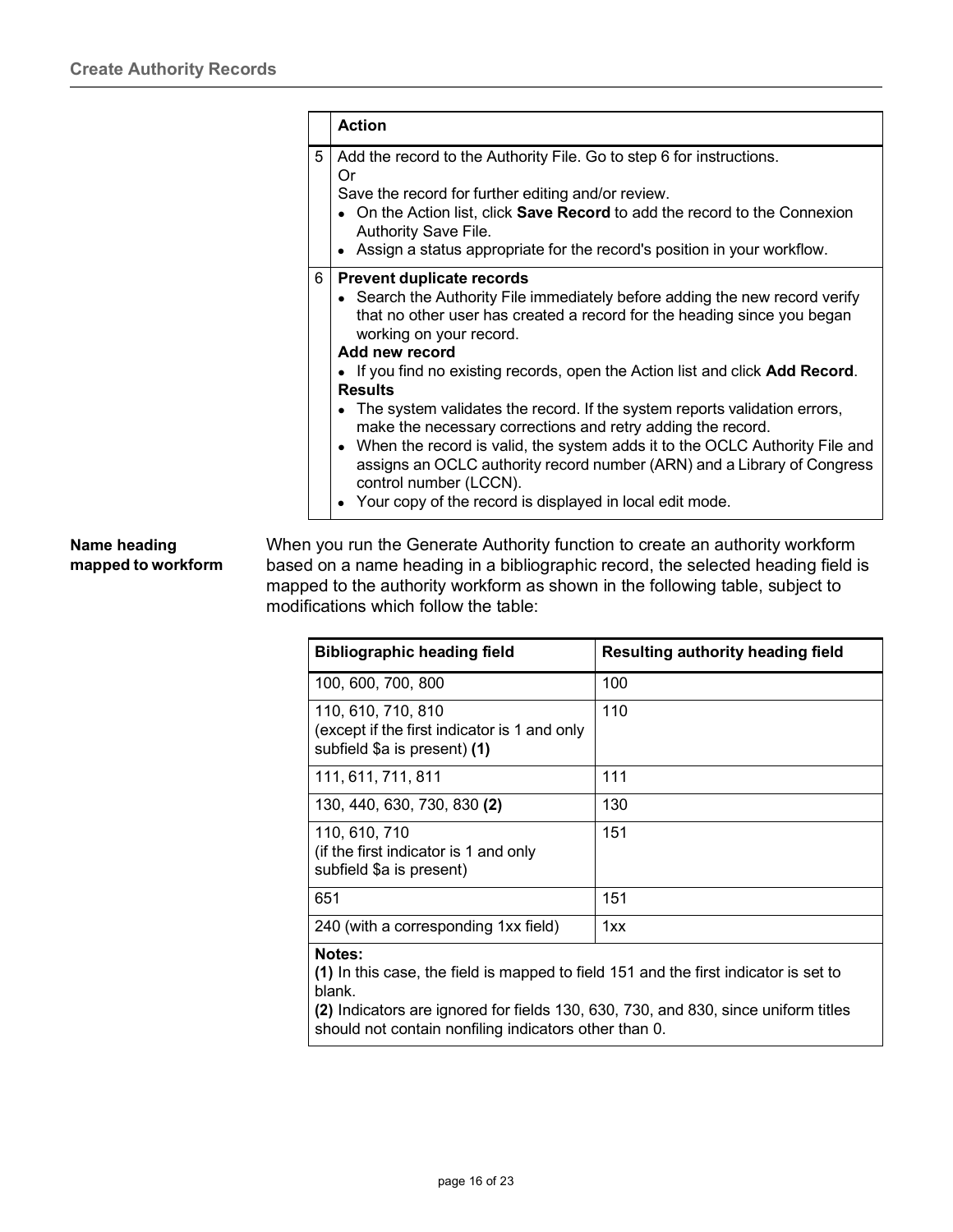<span id="page-16-0"></span>**Modifications to mapped fields in the authority record** The completed authority workform retains heading text and subfield codes from the bibliographic record. The workform also retains first indicators, with the exceptions noted above.

- For all selected headings, any occurrences of subfields \$4, \$e, \$o, or \$u are deleted.
- If 111, 611, or 711 is selected, contains subfield \$n, and does not contain subfield \$t, subfield \$n and all successive subfields are deleted.
- If 240 is selected, based on the assumption that a corresponding 1xx field is also in the bibliographic record, the text of field 240 subfield \$a is appended to the corresponding 1xx heading as subfield \$t followed by any successive field 240 subfields.
- If 440 is selected and contains an initial article (that is, the second indicator is a value other than 0) the initial characters are removed based on the indicator value, and the first character of the remaining heading is made uppercase.
- If 440 is selected and contains subfield  $x$ , subfield  $x$  is deleted.
- If 440, 800, 810, 811, or 830 is selected and contains subfield  $y$ , subfield  $y$  is deleted.
- If 600, 610, 611, 630, or 651 is selected, only the name, name-title, or uniform title portions of the 6xx field are retained. Subfields \$v, \$x, \$y, or \$z are deleted.
- When unnecessary subfields are deleted, any succeeding punctuation in the remaining heading is also removed. A period is retained if the final character of the heading is an initial or is one of the following abbreviations:

| Abt.  | afd.  | avd.  |
|-------|-------|-------|
| Bro.  | Bros. | cent. |
| Cia.  | Cie.  | Co.   |
| Corp. | Dept. | etc.  |
| Inc.  | Ltd.  |       |

- <span id="page-16-1"></span>**Constant data •** To save keystrokes when creating or revising authority records, create **authority constant data records**.
	- In each constant data record, enter notes and other data you use frequently when creating or editing a particular category of authority record.
	- For details on creating and using constant data, search Help using the keyword **constant data**.

<span id="page-16-2"></span>**Submit new record for review**

In the following situations, submit new authority records for review by Library of Congress staff before adding them to the Authority File:

- You are a newly authorized NACO participant required to submit work for review by Library of Congress staff.
- You are not required to submit work for review, but you have a question about a name authority record you have modified.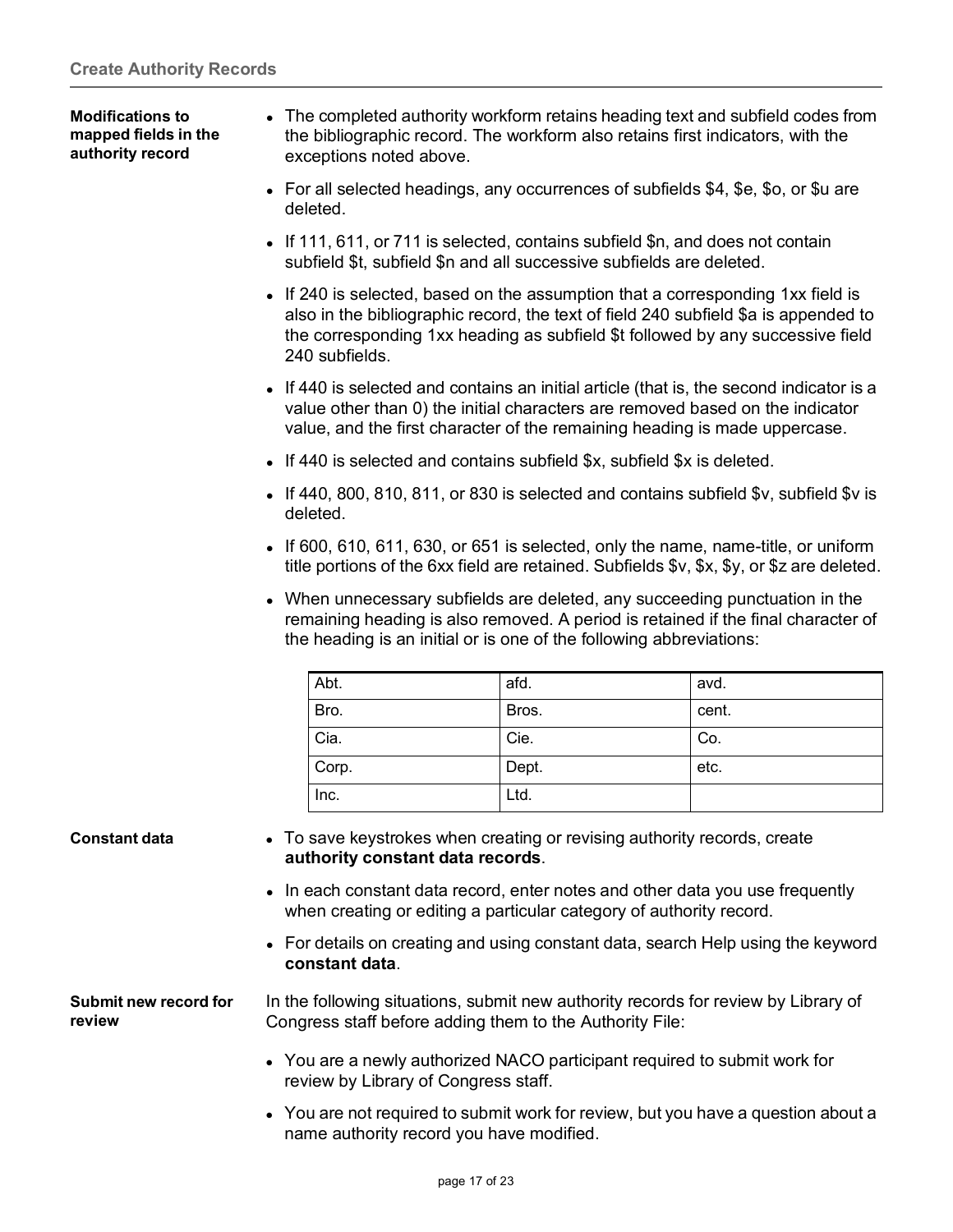## <span id="page-17-0"></span>**5 Import bibliographic or authority records**

<span id="page-17-1"></span>

- Why **import records?** . Contribute bibliographic or authority records created in your library's local system.
	- Process bibliographic records from OCLC offline services: PromptCat, Bibliographic Record Notification, GovDoc, and WorldCat Collection Sets.
	- Process unresolved Batchload records.

<span id="page-17-2"></span>**Records you can import**

- Bibliographic or authority records:
	- —MARC format only (OCLC-MARC or MARC21).
	- —Exported from a local system. Export the records to a file via your system's MARC export function.
- Bibliographic records received from OCLC offline services: PromptCat, Bibliographic Record Notification, GovDoc, WorldCat Collection Sets, and Batchload.
- OCLC bibliographic records (records that contain an OCLC control number in the 001 field) from offline products or from your local system.
- **Note: Use imported OCLC bibliographic records.**
	- You can take most actions on imported OCLC bibliographic records, including: Derive New Record, Export, Update Holdings, and Validate.
	- **Cannot delete holdings.** Imported OCLC records do not contain the indication that the item is Held or Not Held by your library. You cannot take the Delete Holdings action on imported record. To view holdings for the item, take the Display Holdings action.
	- **Caution: Lock and Replace.** If you use an imported OCLC bibliographic record to lock the corresponding WorldCat record, Connexion locks and displays the current version of the WorldCat record, overwriting any changes you made to the imported record. The system warns you that your changeswill be lost and asks whether you want to continue.
- OCLC authority records (records that contain an OCLC Authority Record Number (ARN)) exported from your local system or supplied via the OCLC MARS service.
	- **Record actions: Derive only.** To use an imported OCLC authority record, you must first take the Derive New Record action. You cannot take other actions on the imported record. After completing the derived record, you can take any action, including: Export Record, Submit Record for Review, and Add Record.
	- —**Cannot validate.** Imported OCLC authority records do not pass validation in Connexion browser. Internal dates in imported authority records do not match the system date. You cannot correct this problem by modifying the record. To use the content of the imported record within Connexion, derive a new record from it; the derived record does not contain the mismatched internal date.
	- —**Caution: Lock and Replace.** If you use an imported OCLC authority record to lock the corresponding WorldCat record, Connexion locks and displays the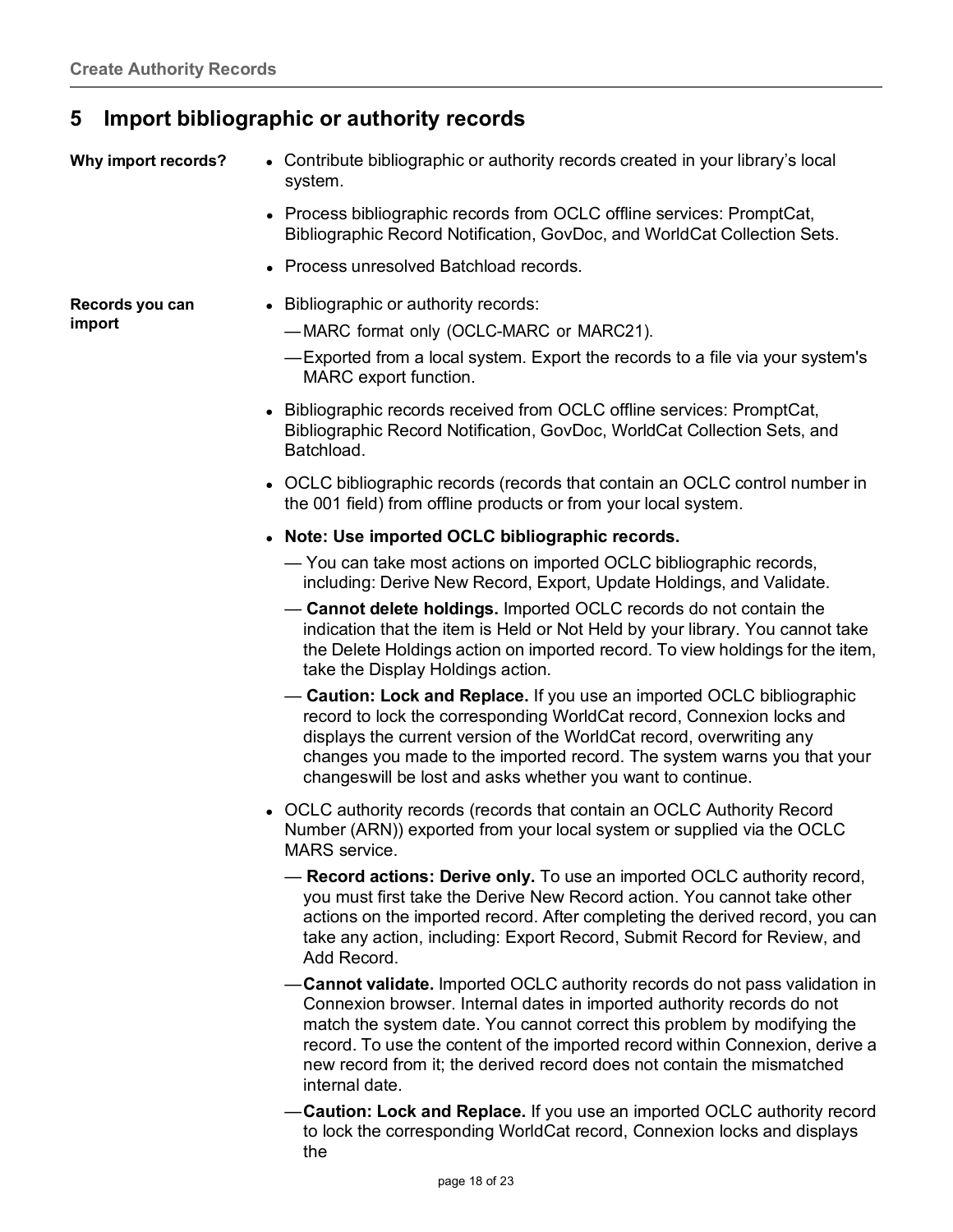current version of the WorldCat record, overwriting any changes you made tothe imported record. The system warns you that your changes will be lost and asks whether you want to continue.

- Non-OCLC bibliographic records.
	- —Imported as new records (workforms)
	- —On these records, you can take any actions that are available for bibliographic workforms generated within Connexion.
- Non-OCLC authority records
	- —Imported as new records (workforms)
	- —On these records, you can take any actions that are available for authority workforms generated within Connexion

#### <span id="page-18-0"></span>**About import files**

| <b>Property</b> | <b>Requirements and notes</b>                                                                                                                                                                                                                                                                                                                                                                                                                                                                                                                                                                     |
|-----------------|---------------------------------------------------------------------------------------------------------------------------------------------------------------------------------------------------------------------------------------------------------------------------------------------------------------------------------------------------------------------------------------------------------------------------------------------------------------------------------------------------------------------------------------------------------------------------------------------------|
| Format          | OCLC-MARC or MARC21 only.<br><b>Caution:</b><br>• Non-MARC files. If you try to import from a non-<br>MARC file (for example, a file with the extension .doc,<br>.xls, .mdb, .msg, .gif, .jpeg, or .tif), Connexion displays<br>an error message.<br>• File with corrupt or fragmented MARC records If<br>you try to import from a corrupted file of MARC<br>records, or a file that contains some MARC data, the<br>system cannot process the file. If the browser is<br>inactive for more than 5 minutes, click the Stop<br>button. Then check the file for problems before<br>retrying import. |
| Record types    | <b>Bibliographic records</b><br>Authority records                                                                                                                                                                                                                                                                                                                                                                                                                                                                                                                                                 |
| Size            | No prescribed maximum for file size (KB or MB).<br>Connexion imports records in groups of 100, pausing<br>after each group to ask you to confirm that you want to<br>continue.<br>Maximum number of records you can import depends on<br>the number of records currently in your bibliographic or<br>authority save file. Save files can contain up to 9,999<br>records.                                                                                                                                                                                                                          |
| Location        | Disk: Hard disk or network drive connected to local<br>workstation.<br>URL: Public Web server. Connexion must be able to<br>retrieve the file via an HTTP request.<br>Note: No FTP support. Due to security measures, the<br>import function cannot retrieve files via FTP; only the<br>HTTP protocol is supported.                                                                                                                                                                                                                                                                               |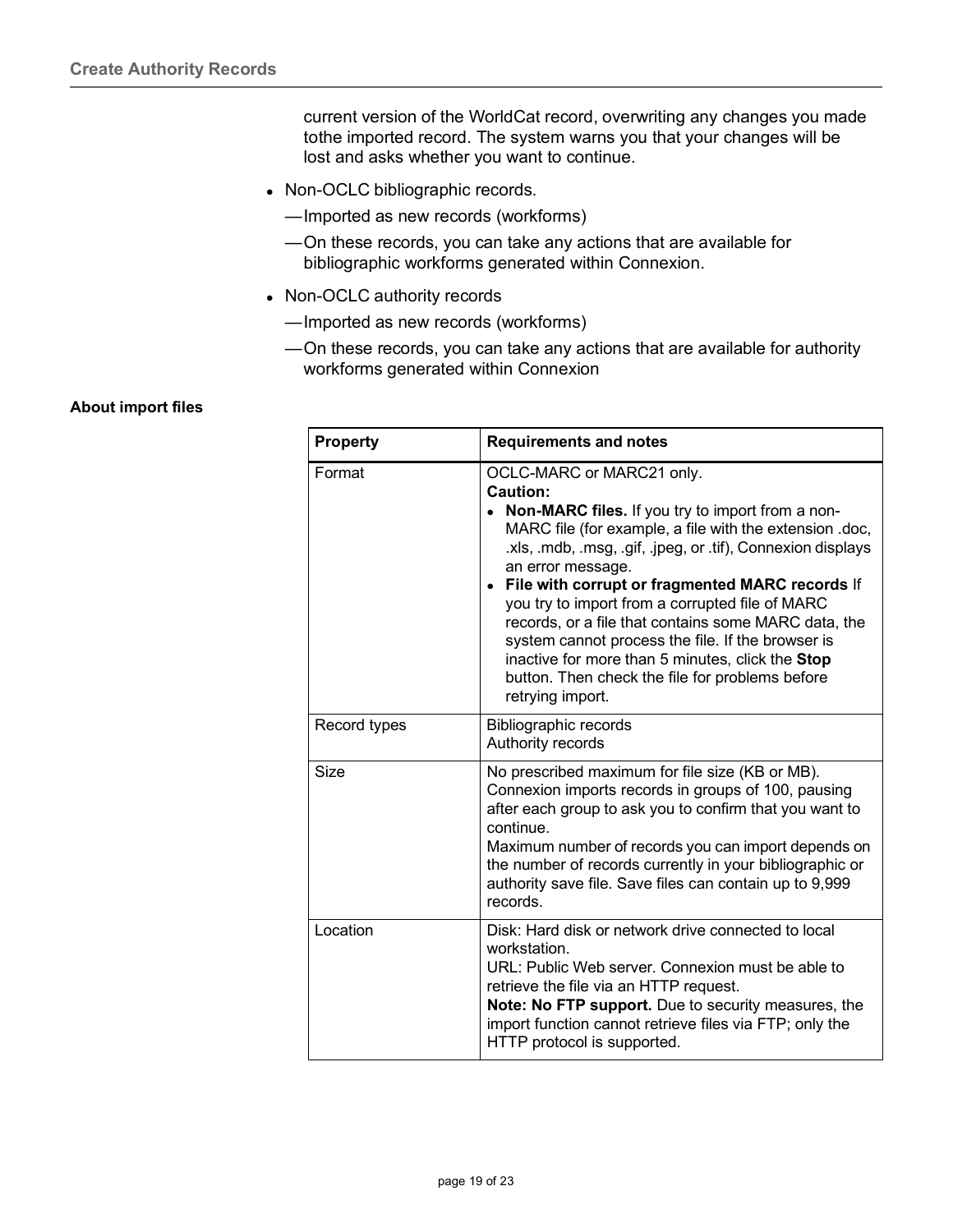#### <span id="page-19-0"></span>**Prepare to import records**

|                | <b>Action</b>                                                                                                                                                                                                                                                                                                                                                        |
|----------------|----------------------------------------------------------------------------------------------------------------------------------------------------------------------------------------------------------------------------------------------------------------------------------------------------------------------------------------------------------------------|
| 1              | Select and/or set up the location (local drive or URL) for files of records to<br>import.                                                                                                                                                                                                                                                                            |
| $\overline{2}$ | Create or retrieve file of records to import.<br>Export bibliographic or authority records from OCLC software or from your<br>local system<br>Or                                                                                                                                                                                                                     |
|                | • Retrieve a file of bibliographic records received from your OCLC cataloging<br>service (PromptCat, Bibliographic Record Notification, GovDoc, WorldCat<br>Collection Sets, or Batchload)                                                                                                                                                                           |
| 3              | Move the file of records to the local drive or upload to the Web server.                                                                                                                                                                                                                                                                                             |
| 4              | (Optional) Decide whether to apply constant data or insert My Status notes in<br>the imported records:<br>Bibliographic records<br>- Apply default constant data. Verify that your current default constant                                                                                                                                                          |
|                | data record is appropriate. Edit the default CD record or designate<br>another CD record as your default CD. Change the Fields to Apply<br>setting if desired.                                                                                                                                                                                                       |
|                | Include My Status note. When importing records from an OCLC<br>service, select the My Status option and specify the appropriate record<br>type. For other records, leave the record type box empty. For any group<br>of imported records, assign a distinctive My Status note to help you<br>manage the records in the bibliographic save file.<br>Authority records |
|                | - Apply default constant data. Verify that your current default authority<br>constant data record is appropriate. Edit the default CD record or<br>designate another CD record as your default authority CD. Change the<br>Fields to Apply setting if desired.                                                                                                       |

#### <span id="page-19-1"></span>**Import bibliographic or authority records**

|   | <b>Action</b>                                                                                                                                                                                                                                                                                                                                                                                 |
|---|-----------------------------------------------------------------------------------------------------------------------------------------------------------------------------------------------------------------------------------------------------------------------------------------------------------------------------------------------------------------------------------------------|
|   | Log on to Connexion browser.                                                                                                                                                                                                                                                                                                                                                                  |
| 2 | On the Cataloging tab or the Authorities tab, under Create Options, click<br><b>Import Records.</b>                                                                                                                                                                                                                                                                                           |
| 3 | Specify the records to import.<br>Under Type of Records to Import:<br>• Select Import Bibliographic Records to import bibliographic records only.<br>Or<br>Select Import Authority Records to import authority records only.<br>$\bullet$<br>Or<br>Select both check boxes if the file contains both bibliographic and authority<br>records and you want to import both record types at once. |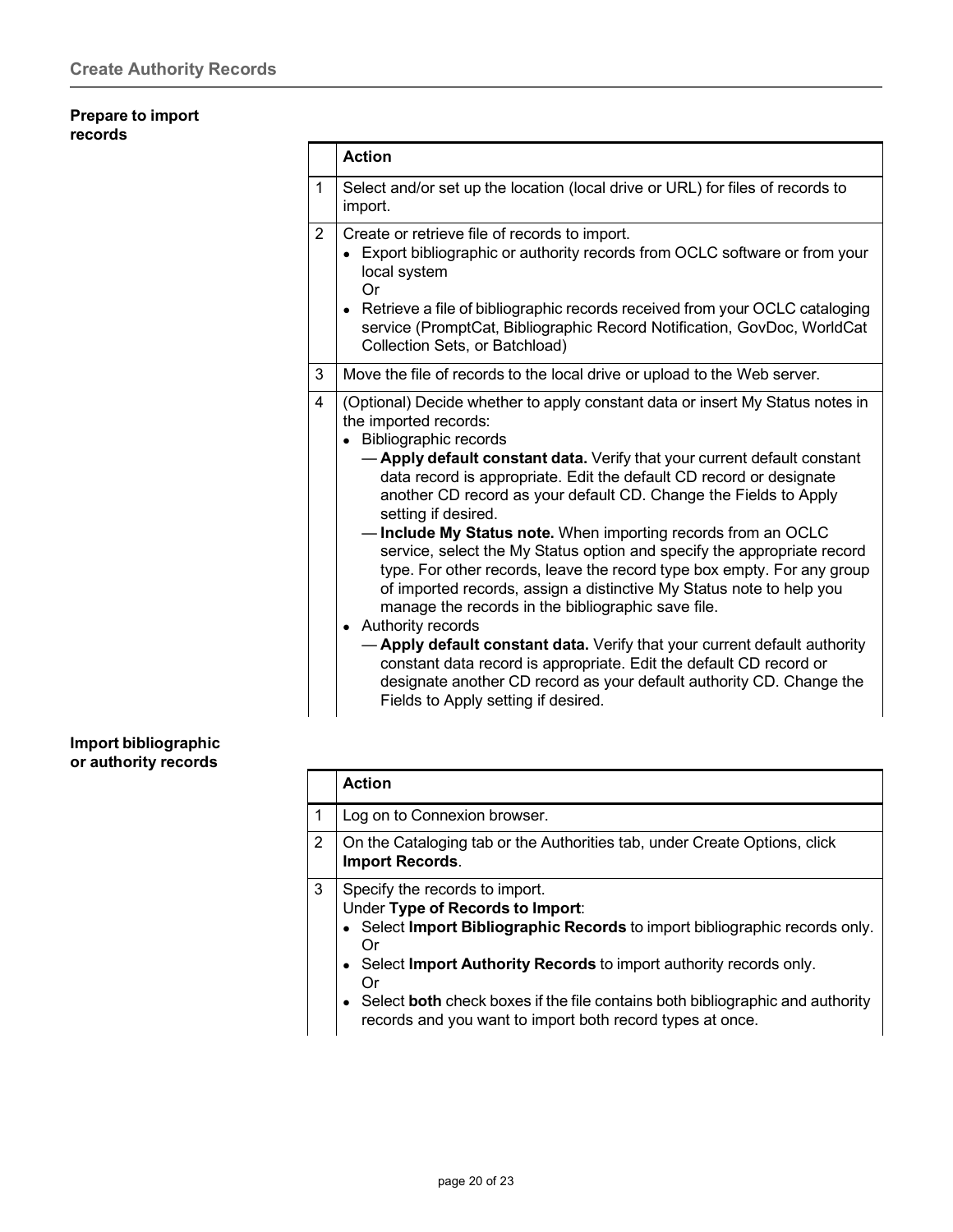|                | <b>Action</b>                                                                                                                                                                                                                                                                                                                                                                                                                                                                                                                                                                                                                                                                                                                                                                                                                                                                                                                                                                                                                                                                                                                                                     |  |  |
|----------------|-------------------------------------------------------------------------------------------------------------------------------------------------------------------------------------------------------------------------------------------------------------------------------------------------------------------------------------------------------------------------------------------------------------------------------------------------------------------------------------------------------------------------------------------------------------------------------------------------------------------------------------------------------------------------------------------------------------------------------------------------------------------------------------------------------------------------------------------------------------------------------------------------------------------------------------------------------------------------------------------------------------------------------------------------------------------------------------------------------------------------------------------------------------------|--|--|
| $\overline{4}$ | Specify the file location.<br><b>Under File Location:</b><br>In the Disk text box, type the full path (drive letter, folder, and file name) for<br>an import file on a local hard disk or network drive. Or click the Browse<br>button to navigate to the location.<br>Or<br>• In the URL text box, type the URL for an import file located on a Web<br>server. Note: You must specify the URL using the HTTP protocol,<br>beginning with http://<br>Note:<br>• Below each text box, the screen shows the location from which you last                                                                                                                                                                                                                                                                                                                                                                                                                                                                                                                                                                                                                            |  |  |
|                | imported records.<br>Specify either a disk location or a URL. If you click Import with text in both<br>boxes, an error message appears.                                                                                                                                                                                                                                                                                                                                                                                                                                                                                                                                                                                                                                                                                                                                                                                                                                                                                                                                                                                                                           |  |  |
| 5              | (Optional) Apply default constant data<br>Under Import Bibliographic Records or Import Authority Records:<br>• Select the Apply Default Constant Data check box to apply your default<br>constant data record to imported bibliographic records and/or authority<br>records.<br>Or<br>Clear the check box to import records without applying constant data.                                                                                                                                                                                                                                                                                                                                                                                                                                                                                                                                                                                                                                                                                                                                                                                                       |  |  |
| 6              | (Optional) Assign My Status to bibliographic records<br>Under My Status for Bibliographic Records:<br>Type. For records from OCLC offline services, select the service that<br>supplied the records you plan to import. For other records, leave the Type<br>box empty.<br>• Identifier box. For any bibliographic record, type a distinctive note to help<br>you retrieve and manage imported records in the bibliographic save file.                                                                                                                                                                                                                                                                                                                                                                                                                                                                                                                                                                                                                                                                                                                            |  |  |
| 7              | Click Import.<br><b>Results</b><br>• Connexion imports the specified records, beginning with the first record in<br>the file.<br>• The system adds the records to the bibliographic save file and/or the<br>authority save file with the source status Imported.<br>Non-OCLC records are imported as OCLC workforms.<br>Based on the options you select, the system applies default constant data<br>and/or inserts My Status notes (bibliographic records only).<br>• After importing all specified records, Connexion displays a results screen<br>that gives totals for bibliographic and/or authority records and reports<br>actions taken on the records.<br>More than 100 records in file<br>If the import file contains more than 100 records:<br>1. Connexion imports the first 100 records.<br>2. The system displays a status screen and asks you to confirm that you want<br>to continue importing records. Click OK or press <enter> to continue<br/>importing with the next record in the file.<br/>3. After importing each group of 100 records, the system again pauses and<br/>asks you to click OK or press <enter> to continue.</enter></enter> |  |  |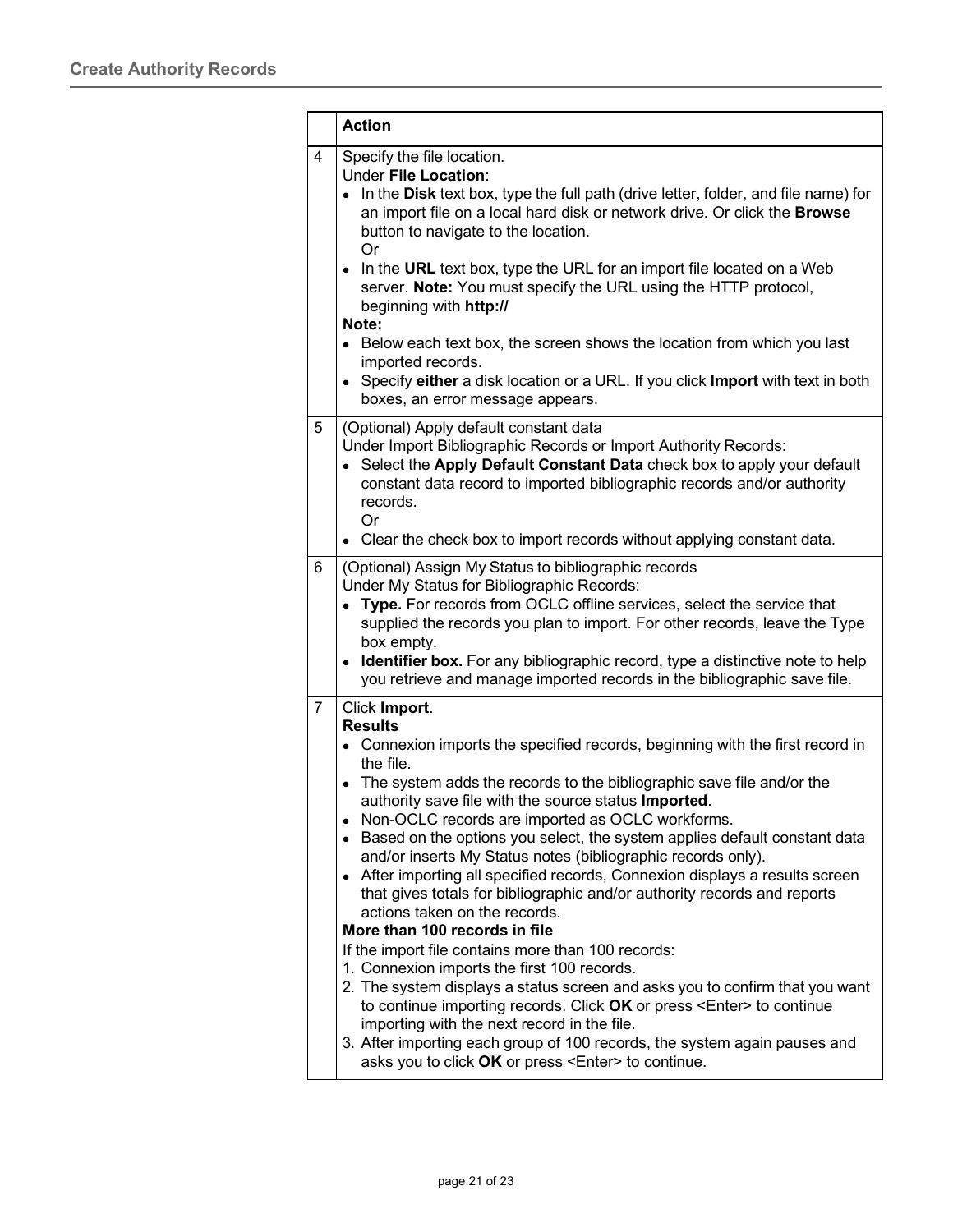#### <span id="page-21-0"></span>**Imported records: details**

- All imported records are assigned the source status **Imported**.
- MARC21 records are converted to OCLC-MARC.
- Non-OCLC records are converted to workforms

| <b>Record type</b> | <b>OCLC</b> record                                                                                                                                                                                                                                                                                    | <b>Non-OCLC record</b>                                                                                                                                                                                                                                                                                                             |
|--------------------|-------------------------------------------------------------------------------------------------------------------------------------------------------------------------------------------------------------------------------------------------------------------------------------------------------|------------------------------------------------------------------------------------------------------------------------------------------------------------------------------------------------------------------------------------------------------------------------------------------------------------------------------------|
| Bibliographic      | • Workflow status: In process<br>Save file expiration date: 14<br>days.<br><b>OCLC</b> control number<br>retained in 001.<br>If Lang in fixed field is 3<br>blanks, change to N/A.<br>If record contains 533 \$7,<br>$\bullet$<br>convert the data to a 539<br>field.<br>Delete field 994 if present. | Workflow status: New<br>Save file expiration date: 28<br>days.<br>NEW in 001.<br>Entered date replaced with<br>$\bullet$<br>current date.<br>RecStat value set to n.<br>Default 040 field inserted.<br>If Lang in fixed field is 3<br>blanks, change to N/A.<br>If record contains 533 \$7,<br>convert the data to a 539<br>field. |
| Authority          | Workflow status: In process<br>Save file expiration date: 90<br>days.<br>ARN retained in 001.                                                                                                                                                                                                         | • Workflow status: New<br>Save file expiration date: 90<br>days.<br>NEW in 001.<br>Entered data replaced with<br>current data.<br>RecStat value set to n.<br>EncLyl value set to n.<br>Default 040 field inserted.<br>Fields deleted: 002, 003,<br>004, 005, 009, 010, and 035.                                                    |

#### <span id="page-21-1"></span>**Find imported bibliographic records**

#### **Action**

**Show by Status screen** On the Cataloging tab, under Show Options, click **By Status**.

- 1. At the status list screen, under Show Save File, Source Status, select the check box for the **Imported** status.
- 2. Then click **Show Records** or press <Enter>.
- Or

**Search Save File screen** On the Cataloging tab, under Search Options, click **Save File**.

- **Search for Imported status.** On the Search Save File screen, at the bottom of the search form, open the **Source Status** list and click **Imported**.
- **Search for My Status text.** In the Search for box, type the text you supplied on the Import Records screen. You can search for any whole word in the note. Search for the Type only (if specified), for any word in the free-text Identifier, or for the complete My Status note (Type plus user-defined note). **Example** If you selected PromptCat from the Type list and also supplied the date **20031031** in the Identifier box, you can retrieve the records by searching for **PromptCat** only, for **20031031** only or for the complete note **PromptCat**
- **20031031**. Then click **Search** or press <Enter>.
	- page 22 of 23